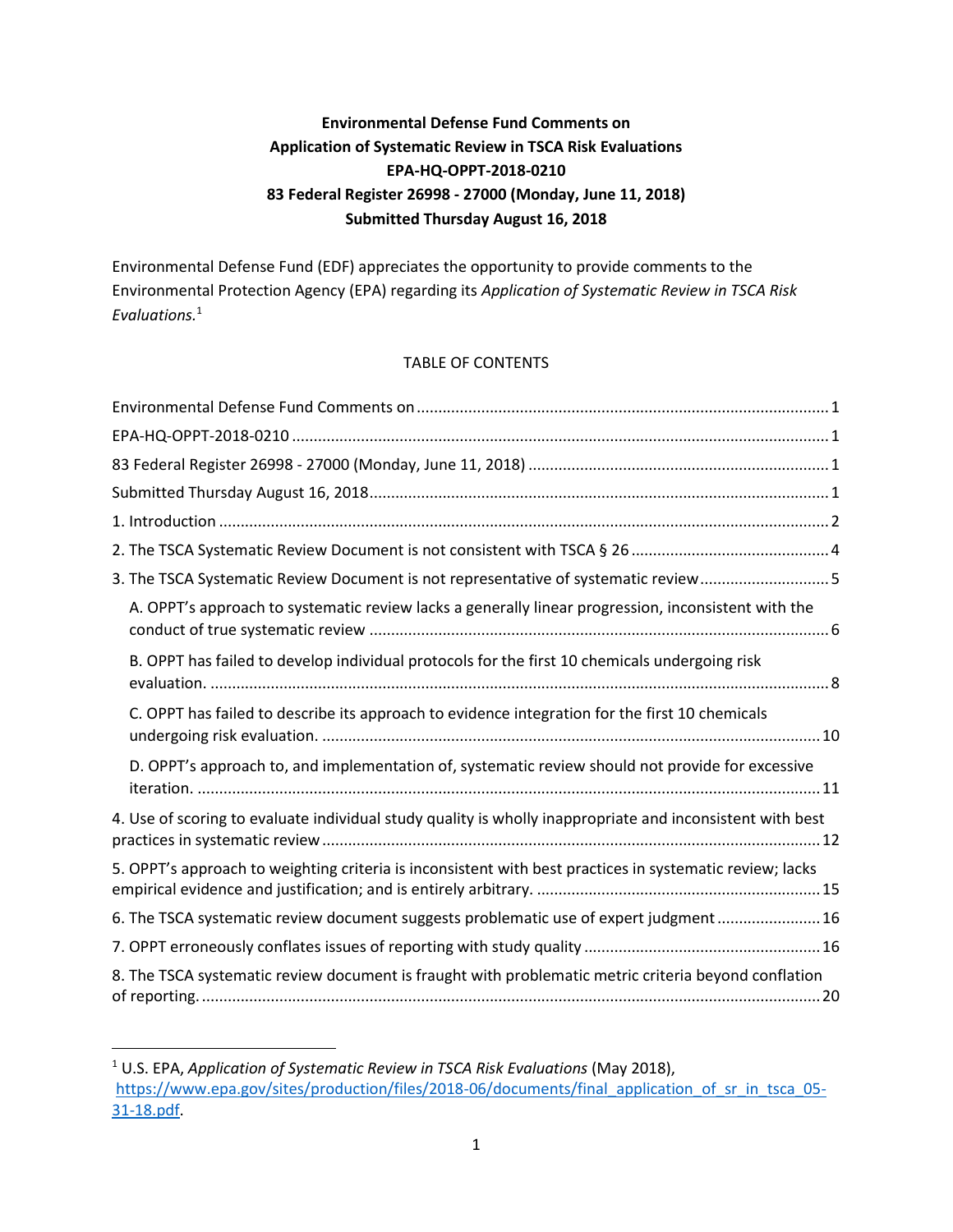| A. Lack of access to underlying study data will downgrade a study's score or eliminate it entirely from    |
|------------------------------------------------------------------------------------------------------------|
| B. OPPT will exclude occupational exposure scenarios outside the scope of the risk evaluation.  21         |
|                                                                                                            |
| D. EPA inappropriately applies an adverse outcome pathway (AOP) standard to effect biomarkers in           |
| 9. The TSCA systematic review document risks discounting non-guideline studies 23                          |
|                                                                                                            |
| 10. OPPT should seek out methodological information that is published in other literature sources  25      |
| 11. EPA must use at least two screeners for data screening: title/abstract screening, full text screening, |
| 12. OPPT must consider financial conflict of interest in the evaluation of both individual studies and the |
| 13. OPPT makes an troubling and potentially inaccurate statement about confidential business               |
| 14. EPA must subject the TSCA Systematic Review document to peer review by established experts in          |

#### <span id="page-1-0"></span>**1. Introduction**

In May 2018, EPA's Office of Chemical Safety and Pollution Prevention (OCSPP) released its *Application of Systematic Review in TSCA Risk Evaluations* (hereafter "TSCA systematic review document"). This document provides details regarding the Office of Pollution Prevention and Toxics's (OPPT) development of a proposed "systematic review" approach, and the application of this approach to chemical risk evaluations under the Toxic Substances Control Act (TSCA). EPA states that it will apply this approach to the first ten chemicals undergoing risk evaluation under TSCA.

OPPT indicates that it has developed a systematic review approach in order to meet the TSCA requirement that "EPA use data and/or information (hereinafter referred to as data/information) in a manner consistent with the best available science and that EPA base decisions on the weight of the scientific evidence." (p. 14) In the final rule *Procedures for Chemical Risk Evaluation Under the Amended Toxic Substances Control Act*, the agency defines weight of the scientific evidence as "a systematic review method, applied in a manner suited to the nature of the evidence or decision, that uses a preestablished protocol to comprehensively, objectively, transparently, and consistently identify and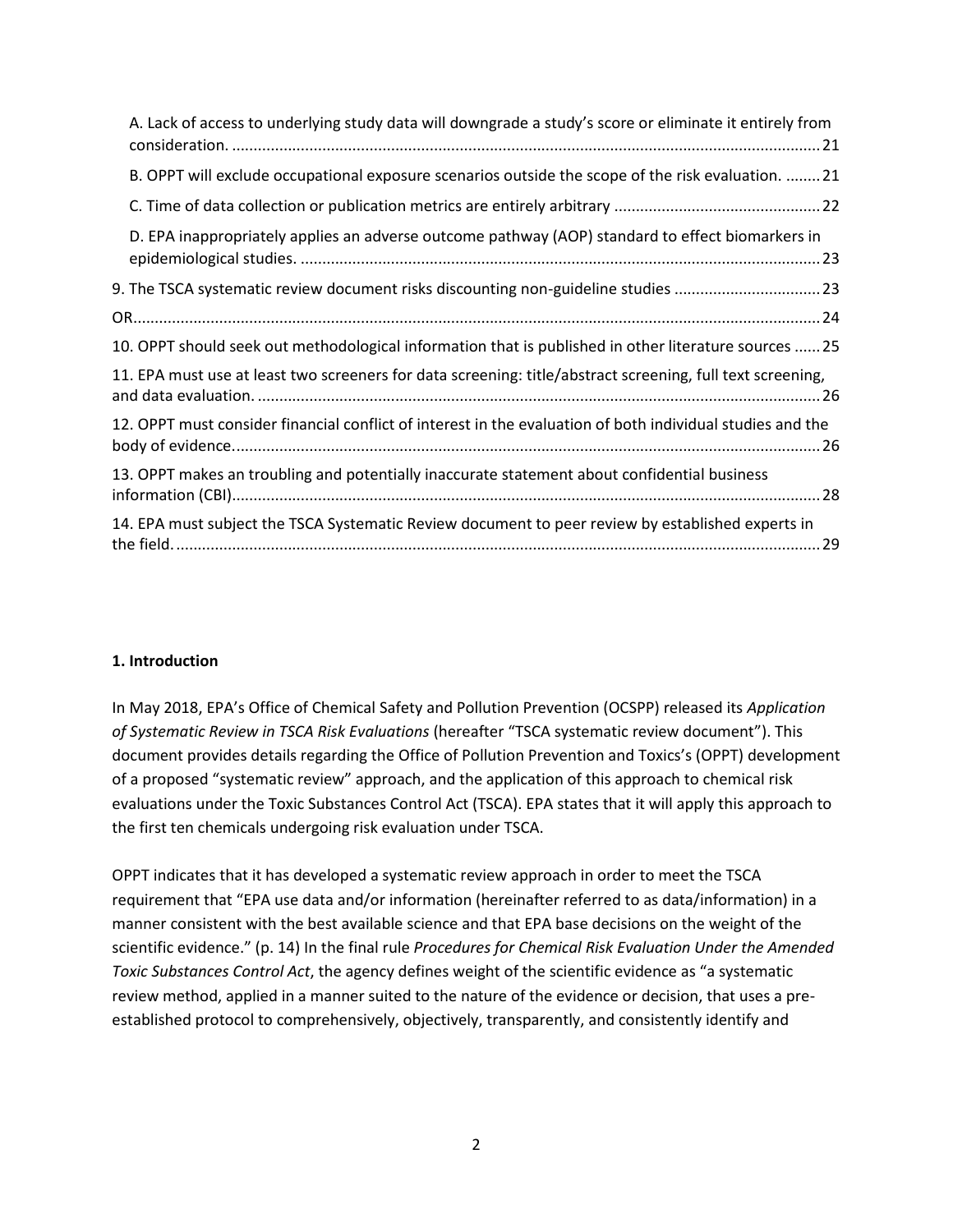evaluate each stream of evidence, including strengths, limitations, and relevance of each study and to integrate evidence as necessary and appropriate based upon strengths, limitations, and relevance."<sup>2</sup>

In addition to being required by the agency's risk evaluation rule, applying a systematic review framework to chemical risk evaluation is consistent with the recommendations of the National Academy of Sciences (NAS)<sup>3</sup> and leading chemical assessment initiatives across government<sup>4,5</sup> and academia.<sup>6</sup>

However, the process that OPPT has outlined in this document omits key aspects of what is entailed in a systematic review – even by the agency's own definition.<sup>7</sup> Among other aspects of systematic review that are missing, the TSCA systematic review document does not describe a general approach to protocol development or data integration.<sup>8</sup> To be consistent with the systematic review, EPA should have developed a protocol for each chemical undergoing risk evaluation. EPA has not developed protocols for any of the first 10 chemicals undergoing risk evaluation.

[https://www.healthaffairs.org/doi/pdf/10.1377/hlthaff.2010.1219?siteid=healthaff&keytype=ref&ijkey=](https://www.healthaffairs.org/doi/pdf/10.1377/hlthaff.2010.1219?siteid=healthaff&keytype=ref&ijkey=z58MCEPW2X49.&) [z58MCEPW2X49.&.](https://www.healthaffairs.org/doi/pdf/10.1377/hlthaff.2010.1219?siteid=healthaff&keytype=ref&ijkey=z58MCEPW2X49.&)

 $\overline{a}$ <sup>2</sup> Procedures for Chemical Risk Evaluation Under the Amended Toxic Substances Control Act, 82 Fed. Reg. 33726, 33733, 33748 (Jul. 20, 2017) (codified at 40 C.F.R. § 702.33),

<https://www.regulations.gov/document?D=EPA-HQ-OPPT-2016-0654-0108> (hereinafter "Risk Evaluation Rule").

<sup>3</sup> Nat'l Research Council, *Review of EPA's Integrated Risk Information System (IRIS) Process* (2014), [https://www.ncbi.nlm.nih.gov/books/NBK230072/.](https://www.ncbi.nlm.nih.gov/books/NBK230072/)

<sup>&</sup>lt;sup>4</sup> INTEGRATED RISK INFORMATION SYSTEM, <u>https://www.epa.gov/iris</u> (last visited Aug. 15, 2018).

<sup>5</sup> U.S. Dep't of Health & Human Servs., Nat'l Toxicology Program, *Handbook for Conducting a Literature-Based Health Assessment Using OHAT Approach for Systematic Review and Evidence Integration* (Jan. 2015), [https://ntp.niehs.nih.gov/ntp/ohat/pubs/handbookjan2015\\_508.pdf.](https://ntp.niehs.nih.gov/ntp/ohat/pubs/handbookjan2015_508.pdf)

<sup>6</sup> NAVIGATION GUIDE,<https://prhe.ucsf.edu/navigation-guide> (last visited Aug. 15, 2018); Tracey J. Woodruff, et al., *An Evidence-Based Medicine Methodology to Bridge the Gap Between Clinical and Environmental Health Sciences, 30:5 HEALTH AFFAIRS 931* (May 2011),

 $<sup>7</sup>$  The Risk Evaluation Rule uses the Institute of Medicine's definition of systematic review: "systematic</sup> review 'is a scientific investigation that focuses on a specific question and uses explicit, pre-specified scientific methods to identify, select, assess, and summarize the findings of similar but separate studies. The goal of systematic review methods is to ensure that the review is complete, unbiased, reproducible, and transparent.'" 82 Fed. Reg. at 33734. The rule further states that "Key elements of systematic review include:

<sup>—</sup>A clearly stated set of objectives (defining the question);

<sup>—</sup>Developing a protocol which describes the specific criteria and approaches that will be used throughout the process;

<sup>—</sup>Applying the search strategy criteria in a literature search;

<sup>—</sup>Selecting the relevant papers using predefined criteria;

<sup>—</sup>Assessing the quality of the studies using predefined criteria;

<sup>—</sup>Analyzing and synthesizing the data using the predefined methodology;

<sup>—</sup>Interpreting the results and presenting a summary of findings." *Id.*

<sup>&</sup>lt;sup>8</sup> For the purpose of these comments, EDF uses "data integration" and "evidence integration" synonymously.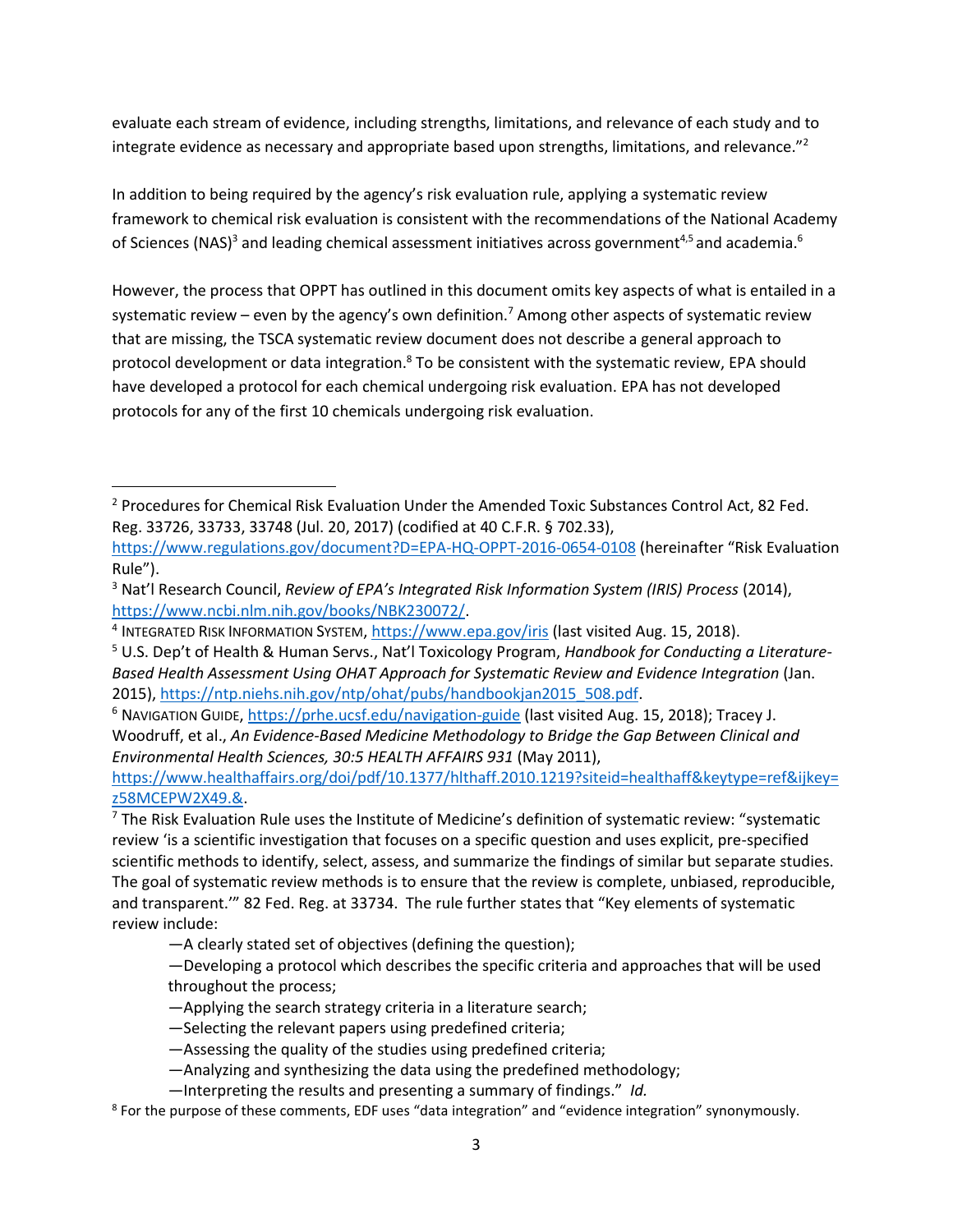Additionally, the one aspect of systematic review OPPT *has* addressed – evaluation of individual study quality – deviates in several significant ways from established best practices in systematic review.<sup>9,10</sup> EPA has not provided any empirical evidence or other justification for why these deviations are reasonable, necessary, or scientifically sound. Indeed, EPA has provided no indication that it has even attempted to test its approach on a robust set of actual studies to determine what effect its approach to individual study evaluation will have on study inclusion, evidence integration, and the risk evaluation process more generally.

In sum, the TSCA systematic review document deviates significantly from best practices in systematic review—practices that are empirically based and have been scientifically reviewed, vetted, and instituted by other agencies and authoritative scientific bodies. EPA should substantially revise its TSCA systematic review document and subject it to peer review by qualified external experts in the field.

# <span id="page-3-0"></span>**2. The TSCA Systematic Review Document is not consistent with TSCA § 26**

EPA's proposed approach will lead to violations of EPA's science obligations under TSCA § 26(h), (i), and (k). These directives require that EPA must consider all reasonably available information, and that EPA then must make decisions reflecting the "best available science" and "weight of the scientific evidence" based on the body of evidence *as a whole*. <sup>11</sup> EPA's proposed approach erroneously tries to apply these directives at the level of individual studies, and the result is that EPA may exclude reasonably available information on the grounds that an individual piece of evidence is somehow imperfect, even when it contributes to the "best available science" or adds to the "weight of the scientific evidence" when available information is considered as a whole.

These statutory commands in TSCA repeatedly emphasize that EPA must make decisions based on the information that is "available," and the courts have recognized that such a duty requires action on the basis of available information even if that information is imperfect.<sup>12</sup> EPA cannot craft its systematic review process to incrementally exclude available information study-by-study, with the possibility of prohibiting use of the best available science simply because one or more of the underlying studies is imperfect in some manner. While certain systematic review approaches in exceptional cases may exclude from further consideration some studies because they entail a substantial risk of bias or have

<sup>9</sup> The Cochrane Collaboration, *Cochrane Handbook for Systematic Reviews of Interventions* (Mar. 2011), <http://handbook-5-1.cochrane.org/>; U.S. Dep't of Health & Human Servs., Nat'l Toxicology Program, *supra* note 5; Univ. of Cal. San Francisco, Program on Reprod. Health & the Env't, *supra* note 6; Inst. of Med. of the Nat'l Acads., *Finding What Works in Health Care: Standards for Systematic Reviews* (Mar. 2011), [https://www.ncbi.nlm.nih.gov/pubmedhealth/PMH0079447/.](https://www.ncbi.nlm.nih.gov/pubmedhealth/PMH0079447/)

<sup>10</sup> *See* 82 Fed. Reg. at 33734.

<sup>11</sup> 15 U.S.C. § 2625(k), (h), (*i*).

<sup>12</sup> *See, e.g.*, *Southwest Ctr. for Biological Diversity v. Babbitt*, 215 F.3d 58, 60 (D.C. Cir. 2000) ("Even if the available scientific and commercial data were quite inconclusive, [the agency] may—indeed must—still rely on it at that stage.") (quoting *City of Las Vegas v. Lujan*, 891 F.2d 927, 933 (D.C. Cir. 1989)).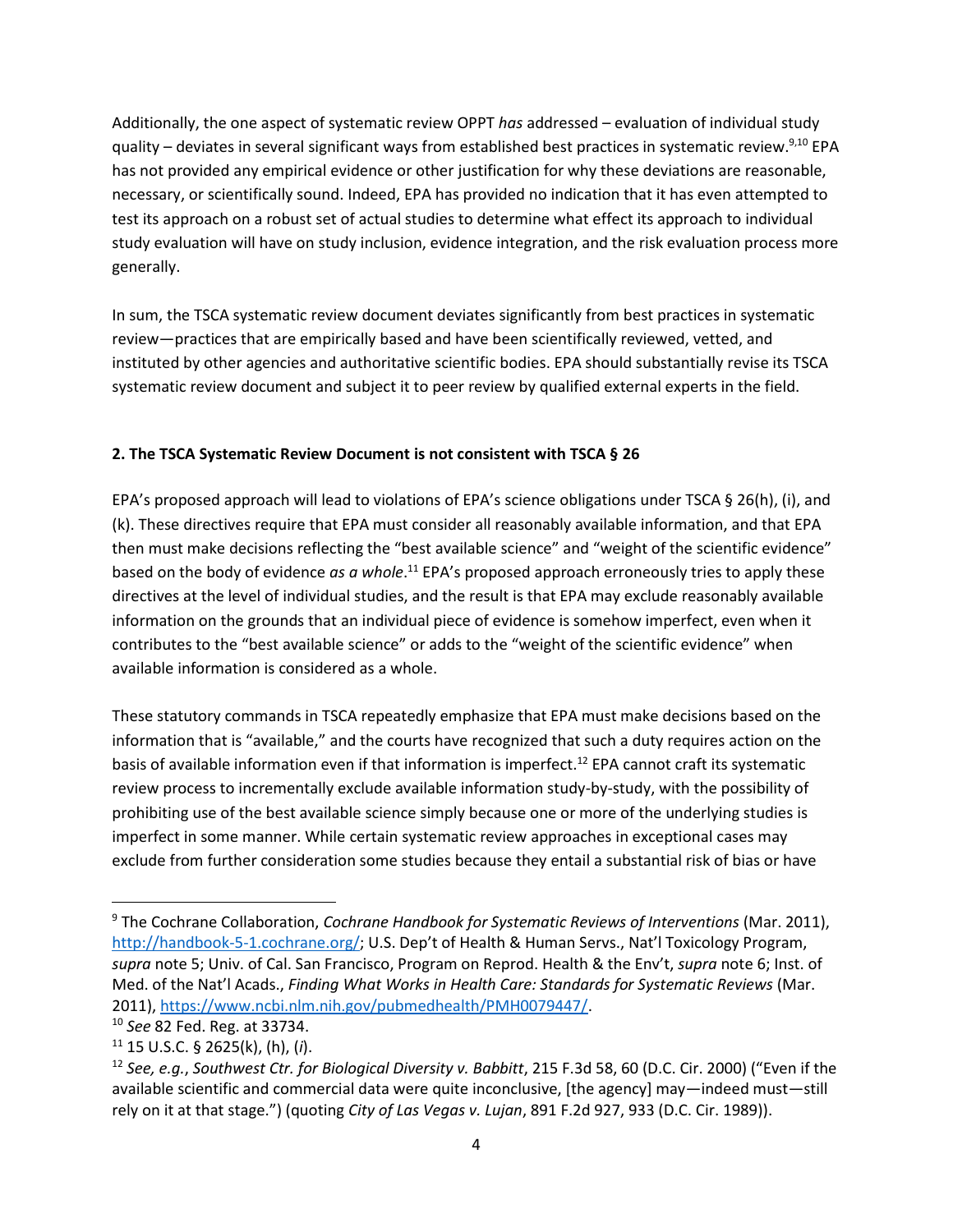severe methodological shortcomings,<sup>13</sup> EPA's proposed scoring approach appears to allow or require EPA to frequently exclude studies based solely on reporting flaws or other flaws that do not rise to the level of these exceptions.

As described more below, EPA's approach will also exclude certain reasonably available information on the basis that it does not meet EPA's preset expectations. For example, for monitoring data, environmental release data, completed exposure or risk assessments, and reports containing other exposure or release data, EPA plans to rate as "unacceptable" any data derived from occupational or non-occupational scenarios that do not precisely correspond to an occupational scenario EPA has identified within the scope of a given risk evaluation. Pp.75-76, 79-80, 86-87. The far more appropriate response to discovering reasonably available information revealing scenarios outside the scope of the risk evaluation would be for EPA to consider whether it needs to expand the scope of the risk evaluation and potentially the protocol (where any such changes would be clearly documented); nothing in TSCA authorizes or requires EPA to simply ignore that reasonably available information on the basis that it does not meet EPA's preset expectations.

# <span id="page-4-0"></span>**3. The TSCA Systematic Review Document is not representative of systematic review**

EPA's TSCA systematic review document is not representative of a true systematic review method as required by EPA's own risk evaluation rule, which requires inclusion of a "pre-established protocol" that addresses, among other things, how EPA will "integrate evidence".<sup>14</sup>

Born out of the clinical sciences, systematic review employs structured approaches to evidence identification, evaluation, and synthesis in a manner that promotes scientific rigor, consistency, transparency, objectivity, and reduction of bias. Indeed, systematic review transformed the field of medicine—serving today as the method for evaluating the effectiveness of interventions and diagnostic tools.<sup>15</sup>

Prominent systematic review methods and tools in medicine, particularly Cochrane<sup>16</sup> and GRADE,<sup>17</sup> have been shaped and refined over several decades based on empirical evidence and experience in application. Appropriately, leading systematic review approaches that have emerged in environmental

<sup>13</sup> Nat'l Research Council, *Review of EPA's Integrated Risk Information System (IRIS) Process* at chp. 5, p. 72 (2014), [https://www.ncbi.nlm.nih.gov/books/NBK230063/.](https://www.nap.edu/catalog/18764/review-of-epas-integrated-risk-information-system-iris-process.https:/www.ncbi.nlm.nih.gov/books/NBK230063/)

<sup>&</sup>lt;sup>14</sup> 40 C.F.R. § 702.33 (definition of "weight of scientific evidence").

<sup>15</sup> Tracey J. Woodruff & Patrice Sutton, *The Navigation Guide Systematic Review Methodology: A Rigorous and Transparent Method for Translating Environmental Health Science into Better Health Outcomes*, 122:10 ENVTL. HEALTH PERSPECTIVES 1007 (Oct. 2014), [https://ehp.niehs.nih.gov/1307175/.](https://ehp.niehs.nih.gov/1307175/) <sup>16</sup> *See* ABOUT COCHRANE REVIEWS,<https://www.cochranelibrary.com/about/about-cochrane-reviews> (last visited Aug. 15, 2018).

<sup>17</sup> *See* GRADE APPROACH,<https://training.cochrane.org/grade-approach> (last visited Aug. 15, 2018).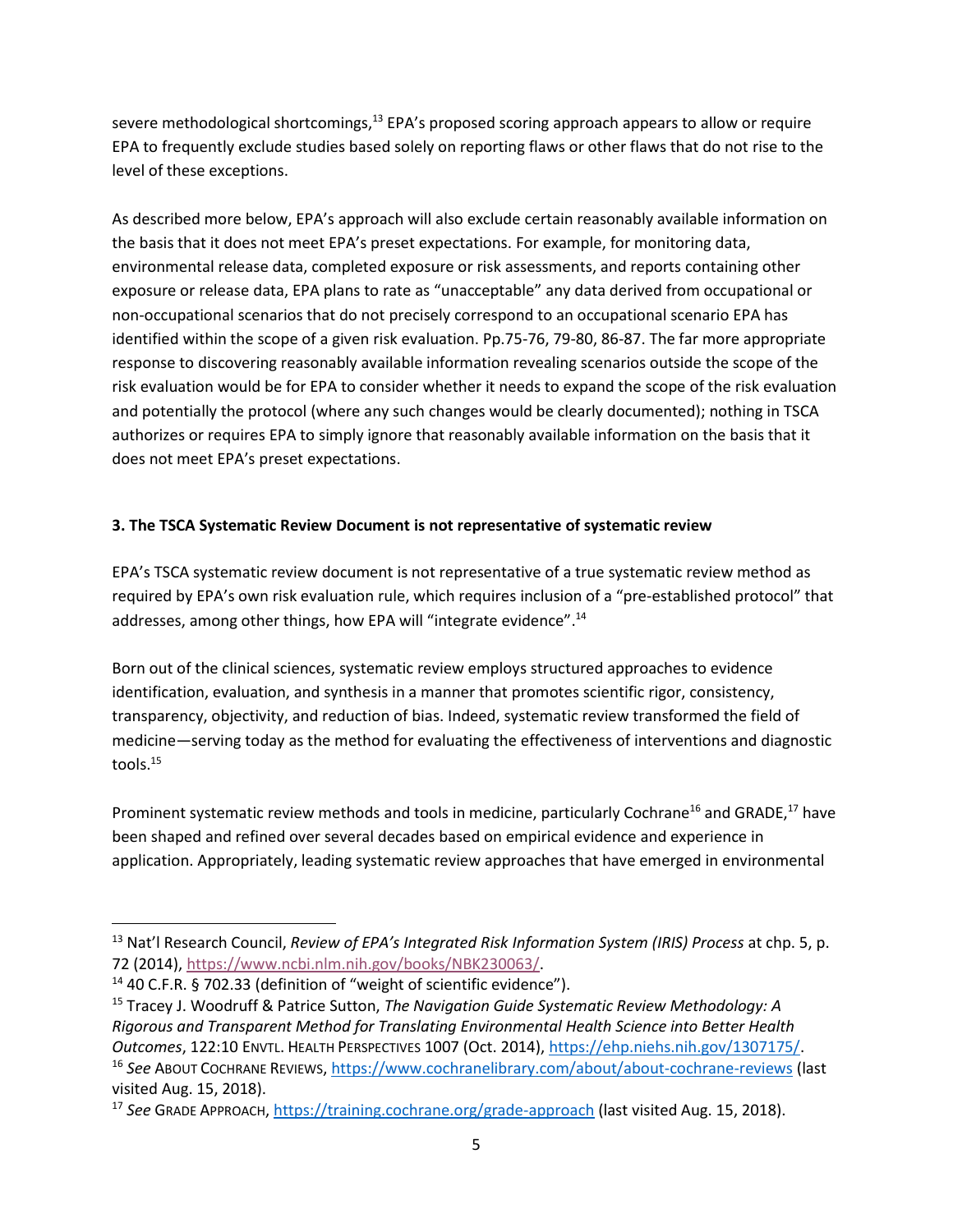health, including the UCSF Navigation Guide<sup>18</sup> and the National Toxicology Program's literature-based reviews,<sup>19</sup> have modeled themselves from these methods.

Bizarrely, EPA correctly cites authoritative sources on systematic review and at points describes processes that generally align with best practices, but then deviates substantially from those established best practices in detailing its specific plans for systematic review. Further, EPA provides no explanation or justification for its deviations.

# <span id="page-5-0"></span>**A. OPPT's approach to systematic review lacks a generally linear progression, inconsistent with the conduct of true systematic review**

In section three, *Integration of Systematic Review Principles Into TSCA Risk Evaluation*, EPA includes key excerpts from the preamble to the final rule *Procedures for Chemical Risk Evaluation Under the Amended Toxic Substances Control Act*:

As defined by the Institute of Medicine, systematic review "is a scientific investigation that focuses on a specific question and uses explicit, pre-specified scientific methods to identify, select, assess, and summarize the findings of similar but separate studies" (National Academy of Sciences, 2017). The goal of systematic review methods is to ensure that the review is complete, unbiased, reproducible, and transparent (Bilotta et al., 2014).\*\*\*\*Key elements of systematic review include: a clearly stated set of objectives (defining the question); developing a protocol that describes the specific criteria and approaches that will be used throughout the process; applying the search strategy in a literature search; selecting the relevant papers using predefined criteria; assessing the quality of the studies using predefined criteria; analyzing and synthesizing the data using the predefined methodology; [and] interpreting the results and presenting a summary of findings. (p. 13-14).

These excerpts by and large reflect core tenets and approaches of a systematic review framework. However, the TSCA systematic review document makes evident that EPA has no interest in authentically applying systematic review. Indeed, it would be wrong to call what EPA has developed a systematic review framework, method, or tool. This becomes very evident in Figure 3-1 of the document, TSCA Systematic Review Process, copied below.

<sup>18</sup> Tracey J. Woodruff, et al., *An Evidence-Based Medicine Methodology to Bridge the Gap Between Clinical and Environmental Health Sciences*, 30:5 HEALTH AFFAIRS 931 (May 2011), [https://www.healthaffairs.org/doi/pdf/10.1377/hlthaff.2010.1219?siteid=healthaff&keytype=ref&ijkey=](https://www.healthaffairs.org/doi/pdf/10.1377/hlthaff.2010.1219?siteid=healthaff&keytype=ref&ijkey=z58MCEPW2X49.&) [z58MCEPW2X49.&.](https://www.healthaffairs.org/doi/pdf/10.1377/hlthaff.2010.1219?siteid=healthaff&keytype=ref&ijkey=z58MCEPW2X49.&)

<sup>19</sup> *See* OHAT SYSTEMATIC REVIEW[, https://ntp.niehs.nih.gov/pubhealth/hat/review/index-2.html](https://ntp.niehs.nih.gov/pubhealth/hat/review/index-2.html) (last visited Aug. 15, 2018) (describing the National Toxicology Program's work on systematic review).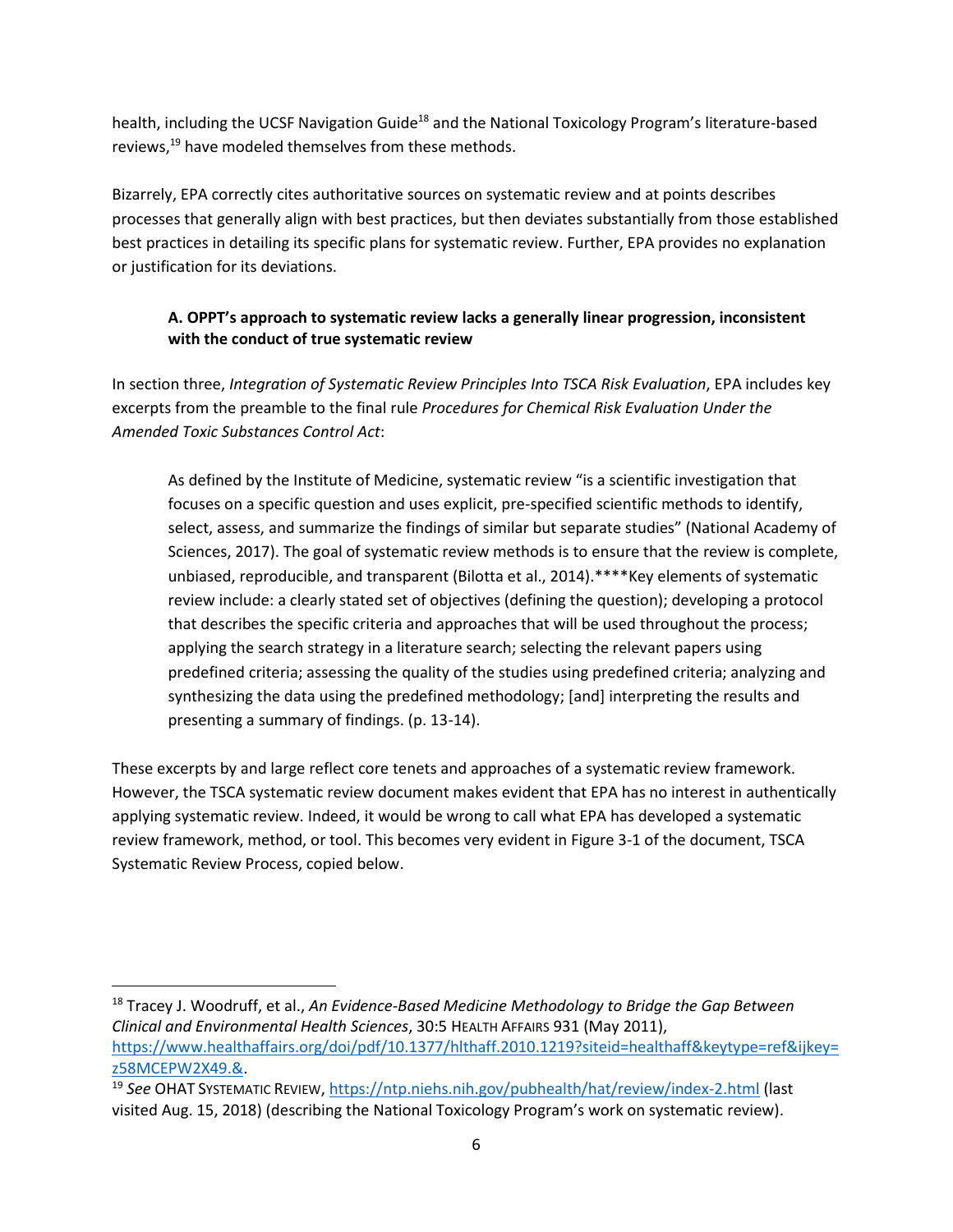#### Figure 3-1. TSCA Systematic Review Process<sup>4</sup>



<sup>&</sup>lt;sup>4</sup> Diagram depicts systematic review process to guide the first ten TSCA risk evaluations. It is anticipated that the same basic process will be used to guide future risk evaluations with some potential refinements reflecting efficiencies and other adjustments adopted as EPA/OPPT gains experience in implementing systematic review methods and/or approaches to support risk evaluations within statutory deadlines (e.g., aspects of protocol development would be better defined prior to starting scoping/problem formulation).

The graphic portion of the figure illustrates a generally linear process in alignment with a true systematic review framework. However, an examination of the footnotes makes evident that the figure is a mirage:

- Footnote b: Data extraction may occur before or after data evaluation.
- Footnote c: Evaluation may occur during the scoping/problem formulation phase and/or during the analysis phase of the risk evaluation.
- Footnote d: Data relevancy issues are considered during the Data Screening, Data Evaluation and Data Integration phases.
- Footnote e: \*\*\*Most of the independent verification of the study results (i.e., study replicability) will be assessed during the Data Integration Step.

The effect of the footnotes is to undermine the basic premise and purpose of systematic review—to provide consistency, objectivity, transparency, and reduction of bias in the identification, evaluation, and integration of evidence, as foundationally supported by the development of a pre-defined protocol that articulates how these elements are to work. While it is difficult to parse out the specific meaning of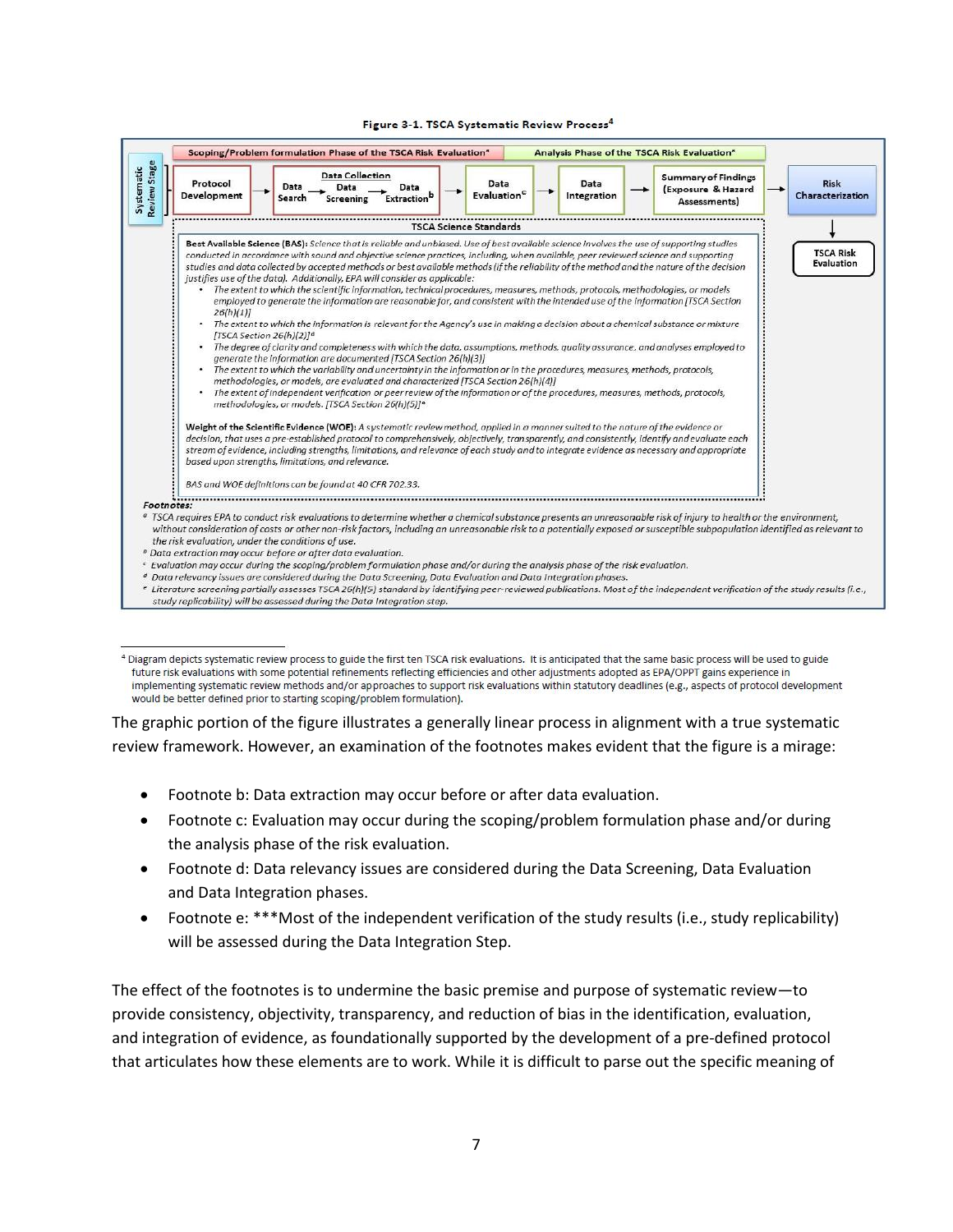EPA's footnotes, it is evident that the agency intends to jumble the process to such an extent that it is no longer a systematic review.

Also deeply concerning is EPA's use of "replicability" as a standard for independent verification. This is wholly inappropriate as it suggests that a study must be repeated in order to be considered valid or of high quality. A study's validity or quality is not dependent on whether the study and its findings have been repeated as discussed extensively in EDF's comments on EPA's proposal, *Strengthening Transparency in Regulatory Science*. <sup>20</sup> EPA must strike this language in Figure 3-1 and anywhere else it may appear.

# <span id="page-7-0"></span>**B. OPPT has failed to develop individual protocols for the first 10 chemicals undergoing risk evaluation.**

In the TSCA systematic review document, EPA states:

Protocol development is intended to *pre-specify* the criteria, approaches and/or methods for data collection, data evaluation and data integration. It is important to plan the systematic review approaches and methods *in advance* to reduce the risk of introducing bias into the risk evaluation process (p. 19, emphases added)

EPA has appropriately emphasized the importance of protocol development in systematic review – including its development at the outset. Authoritative sources on systematic review including Cochrane, National Academy of Sciences, the National Toxicology Program's Office of Health Assessment and Translation (OHAT), and the Navigation Guide all stress the import of upfront protocol development:

*Cochrane Handbook*: Since Cochrane reviews are by their nature retrospective \*\*\*, it is important that the methods to be used should be established and documented in advance. Publication of a protocol for a review prior to knowledge of the available studies reduces the impact of review authors' biases, promotes transparency of methods and processes, reduces the potential for duplication, and allows peer review of the planned methods (Light 1984).<sup>21</sup>

*2014 NAS Review*: Critical elements of conducting a systematic review include formulating the specific question that will be addressed (problem formulation) and developing the protocol that specifies the methods that will be used to address the question (protocol development).<sup>22</sup>

<sup>&</sup>lt;sup>20</sup> EDF Comments on Strengthening Transparency in Regulatory Science,

https://www.regulations.gov/docket?D=EPA-HQ-OA-2018-0259.

<sup>21</sup> The Cochrane Collaboration, *Cochrane Handbook for Systematic Reviews of Interventions* at pt. 1, chp. 2.1 (Mar. 2011), [http://handbook-5-1.cochrane.org/.](http://handbook-5-1.cochrane.org/)

<sup>22</sup> Nat'l Research Council, *Review of EPA's Integrated Risk Information System (IRIS) Process* at 5 (2014), [https://www.ncbi.nlm.nih.gov/books/NBK230060/.](https://www.ncbi.nlm.nih.gov/books/NBK230060/)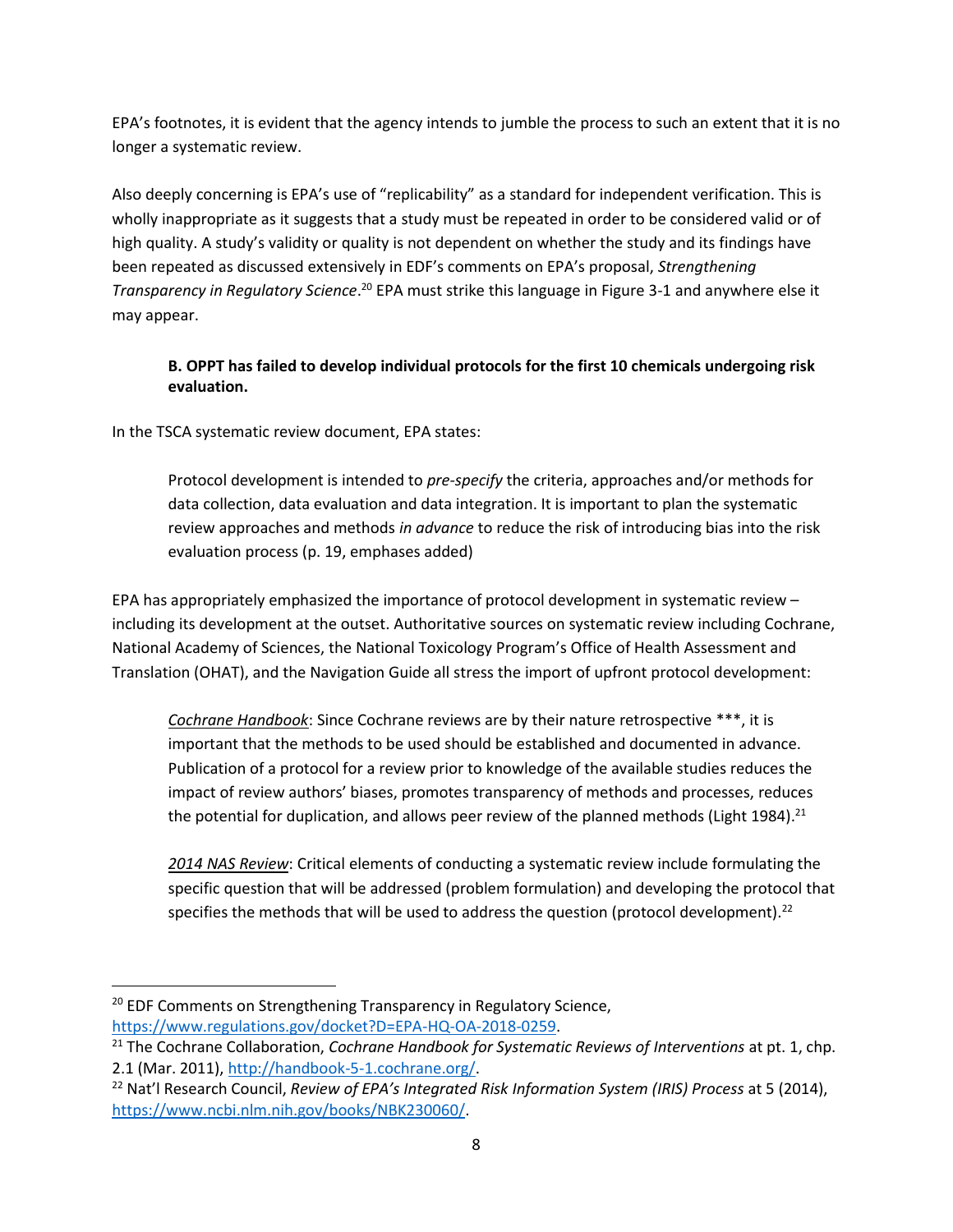*2014 NAS Review*: When the systematic review questions have been specified, a protocol for each review should be developed. A protocol makes the methods and the process of the review transparent, can provide the opportunity for peer review of the methods, and stands as a record of the review. The protocol also minimizes bias in evidence identification by ensuring that inclusion of studies in the review does not depend on the findings of the studies. $^{23}$ 

*Navigation Guide*: The application of the Navigation Guide is guided by a detailed protocol developed prior to undertaking the review (Figure 1). In contrast, expert-based narrative review methods do not provide a document that predefines a specific question to be answered and sets up the "rules" of the evaluation. A predefined protocol is a staple of systematic reviews in the clinical sciences because it reduces the impact of review authors' biases, provides for transparency of methods and processes, reduces the potential for duplication, and allows for peer review of the planned methods (Higgins and Green 2011). $^{24}$ 

Despite EPA's acknowledgement of the importance of upfront protocol development, EPA has failed to develop such protocols for the first 10 chemicals and it is not evident whether EPA plans to do so for future chemical risk evaluations. EPA states:

The first ten chemical substances were not subject to prioritization, the process through which EPA expects to collect and screen much of the relevant information about chemical substances that will be subject to the risk evaluation process. EPA has limited ability to develop a protocol document detailing the systematic review approaches and/or methods prior to the initiation of the risk evaluation process for the first ten chemical substances. For these reasons, the protocol development is staged in phases while conducting the assessment work. (p. 19)

EPA must develop upfront protocols for each chemical undergoing risk evaluation. The National Academy of Sciences in its recent review of the EPA Integrated Risk Information System (IRIS) program, *Progress Toward Transforming the Integrated Risk Information System (IRIS) Program: A 2018 Evaluation*, explained, "\*\*\*[the] IRIS program is encouraged to complete the public-comment process and finalize the protocol before initiating the systematic review. Doing so will improve transparency in the IRIS process."<sup>25</sup>

<sup>24</sup> Tracey J. Woodruff, et al., *An Evidence-Based Medicine Methodology to Bridge the Gap Between Clinical and Environmental Health Sciences*, 30:5 HEALTH AFFAIRS 931 (May 2011), [https://www.healthaffairs.org/doi/pdf/10.1377/hlthaff.2010.1219?siteid=healthaff&keytype=ref&ijkey=](https://www.healthaffairs.org/doi/pdf/10.1377/hlthaff.2010.1219?siteid=healthaff&keytype=ref&ijkey=z58MCEPW2X49.&) [z58MCEPW2X49.&.](https://www.healthaffairs.org/doi/pdf/10.1377/hlthaff.2010.1219?siteid=healthaff&keytype=ref&ijkey=z58MCEPW2X49.&)

<sup>23</sup> Nat'l Research Council, *Review of EPA's Integrated Risk Information System (IRIS) Process* at chp. 3, p. 36 (2014), [https://www.ncbi.nlm.nih.gov/books/NBK230069/.](https://www.ncbi.nlm.nih.gov/books/NBK230069/)

<sup>&</sup>lt;sup>25</sup> News Release, The Nat'l Acads. of Scis., Eng'g, Med., EPA's IRIS Program Has Made Substantial Progress, Says New Report (Apr. 11, 2018),

[http://www8.nationalacademies.org/onpinews/newsitem.aspx?RecordID=25086.](http://www8.nationalacademies.org/onpinews/newsitem.aspx?RecordID=25086)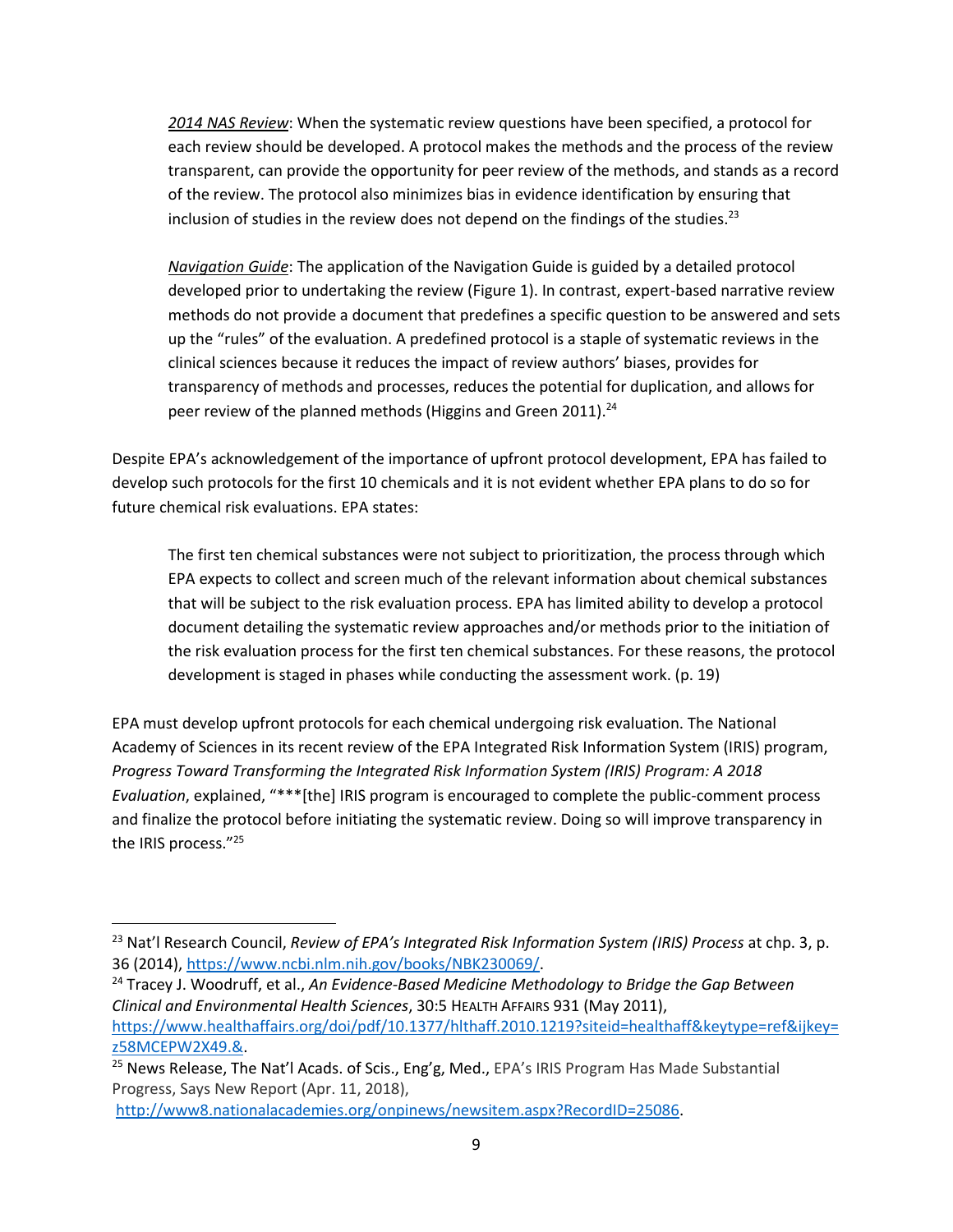Insufficient time is not an acceptable justification for EPA's failure to develop protocols for the first chemicals undergoing risk evaluation. Upfront protocol development is a fundamental feature of systematic review, which EPA by regulation has explicitly included in its definition of the weight of the scientific evidence. Further, the challenges posed by the time constraints were magnified by EPA's illogical decision not to adopt state-of-the-art approaches to systematic review for chemical assessment that have been peer-reviewed, including by the National Academies, and applied and published (i.e., Navigation Guide, OHAT, and IRIS frameworks). Instead, OPPT has inexplicably chosen to develop *de novo* its own approach to systematic review, the result of which far from resembles a legitimate systematic review.

EPA must develop comprehensive protocols, make them publicly available, and subject them to public comment – prior to initiating subsequent steps of the risk evaluation process. For efficiency, we recommend that EPA simultaneously publish the protocols and chemical scoping documents. This would not be unlike the approach currently taken by the EPA IRIS program, which publishes its assessment plans (scoping and problem formulation) and protocols for public comment in advance of conducting toxicological reviews.<sup>26</sup>

# <span id="page-9-0"></span>**C. OPPT has failed to describe its approach to evidence integration for the first 10 chemicals undergoing risk evaluation.**

EPA includes an evidence integration element in its systematic review approach (see Figure 3-1), but has failed to provide any substantive details on how it will execute this phase of the review, leaving a significant aspect of the risk evaluation processes a total black box.

In the problem formulations for the first ten chemicals, EPA refers to the TSCA systematic review document for more details on how data integration will occur. But OPPT indicates in the TSCA systematic review document:

Data integration activities for the first ten TSCA risk evaluation [*sic*] are anticipated to occur *after* the TSCA Problem Formulation documents are released (Figure 1-1). EPA/OPPT will provide further details about the data integration strategy along with the publication of the draft TSCA risk evaluations. (p. 27, emphasis added)

Beyond the fact that the public review process for the problem formulations did not have the benefit of knowing how EPA would conduct data integration, EPA's plan to describe and implement its approach to evidence integration simultaneously with the publication of the draft risk evaluations is problematic. Specifically, there is a high risk that EPA will inconsistently implement evidence integration across the first 10 chemicals undergoing risk evaluation as different groups of EPA staff concurrently conduct such

<sup>&</sup>lt;sup>26</sup> U.S. EPA, Office of Research & Dev., National Academy of Science Committee to Review Advances Made to the IRIS Program at slides 22, 24 (Feb. 2018), [http://nas-sites.org/dels/files/2018/01/AdIRIS-](http://nas-sites.org/dels/files/2018/01/AdIRIS-15.pdf)[15.pdf.](http://nas-sites.org/dels/files/2018/01/AdIRIS-15.pdf)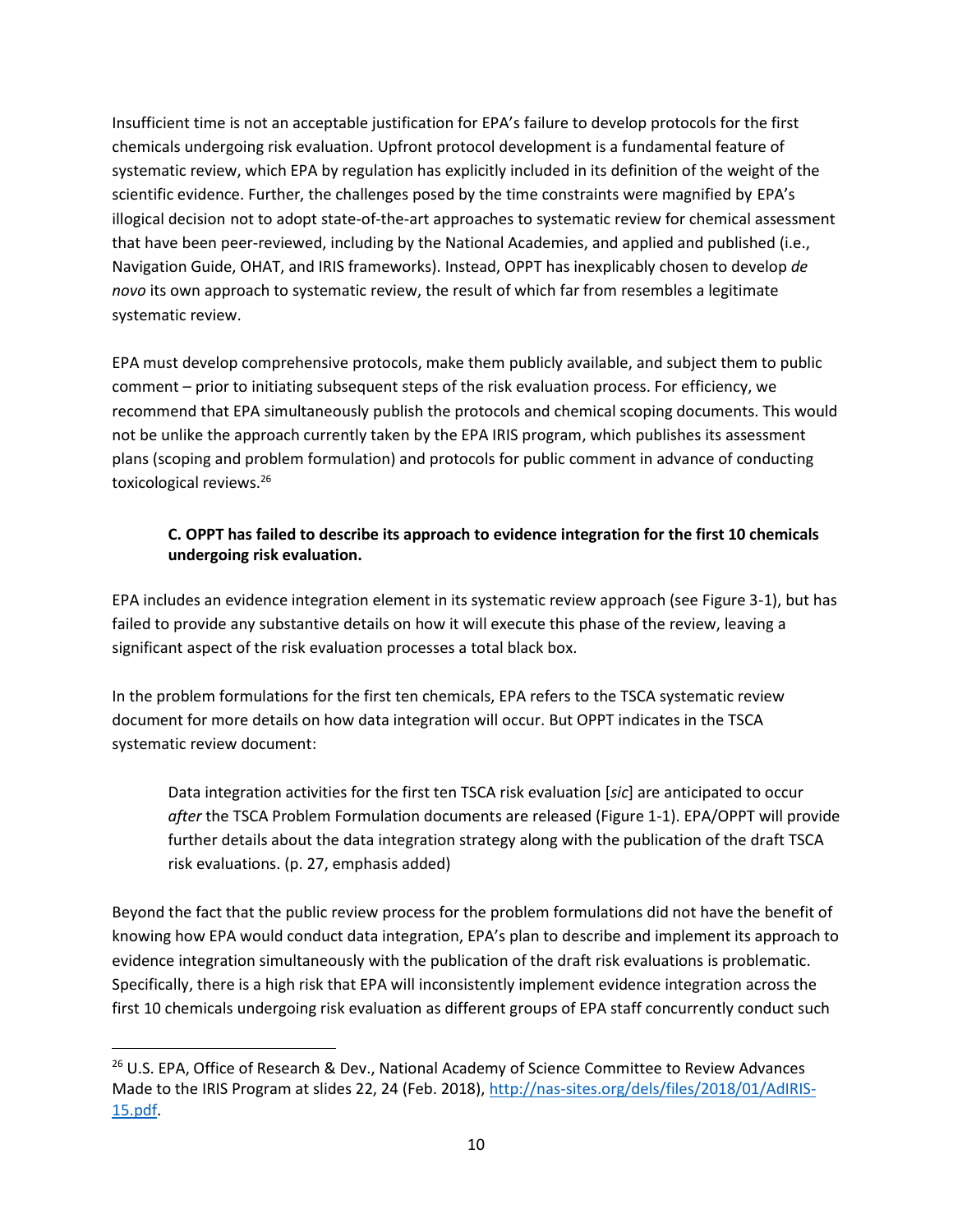evaluations absent a general reference methodology; as well as, significant risk for bias to be introduced in the implementation of evidence integration.

It is antithetical to systematic review to concurrently develop and execute an entire step of the review process. More broadly, the absence of any description of how evidence integration will occur reflects EPA's general failure to develop, publish, and seek comment on upfront protocols for the chemicals undergoing risk evaluation.

At the very least, EPA should immediately describe its general approach to evidence integration, referring to established systematic review approaches, including the OHAT, Navigation Guide, and IRIS methods. EPA should include this general approach in a revised TSCA systematic review document; and going forward, EPA should detail its specific approach to evidence integration in protocols developed for each chemical undergoing risk evaluation

# <span id="page-10-0"></span>**D. OPPT's approach to, and implementation of, systematic review should not provide for excessive iteration.**

In the OPPT systematic review document, EPA states:

 $\overline{a}$ 

Although not shown in Figure 3-1, iteration is a natural component of systematic review and risk evaluation processes. There could be different reasons triggering iteration such as the failure of retrieving relevant data and information after the initial search and screening activities, which would require repeating the data collection stage of the systematic review process, or refinements to the initial search, screening and extraction strategies. (p. 14)

While adjustments during the conduct of a systematic review are acceptable, these adjustments should not be a frequent occurrence. The intent of systematic review is to create a structured, transparent, objective, and consistent approach to identifying, evaluating, and integrating evidence in a manner that reduces bias. Excessive iteration undermines this core purpose and provides a pathway for bias. Indeed Cochrane notes,

While the intention should be that a review will adhere to the published protocol, changes in a review protocol are sometimes necessary. \*\*\* While every effort should be made to adhere to a predetermined protocol, this is not always possible or appropriate. It is important, however, that changes in the protocol should not be made on the basis of how they affect the outcome of the research study. *Post hoc* decisions made when the impact on the results of the research is known, such as excluding selected studies from a systematic review, are highly susceptible to bias and should be avoided. $27$ 

<sup>27</sup> The Cochrane Collaboration, *Cochrane Handbook for Systematic Reviews of Interventions* at pt. 1, chp. 2.1 (Mar. 2011), [http://handbook-5-1.cochrane.org/.](http://handbook-5-1.cochrane.org/)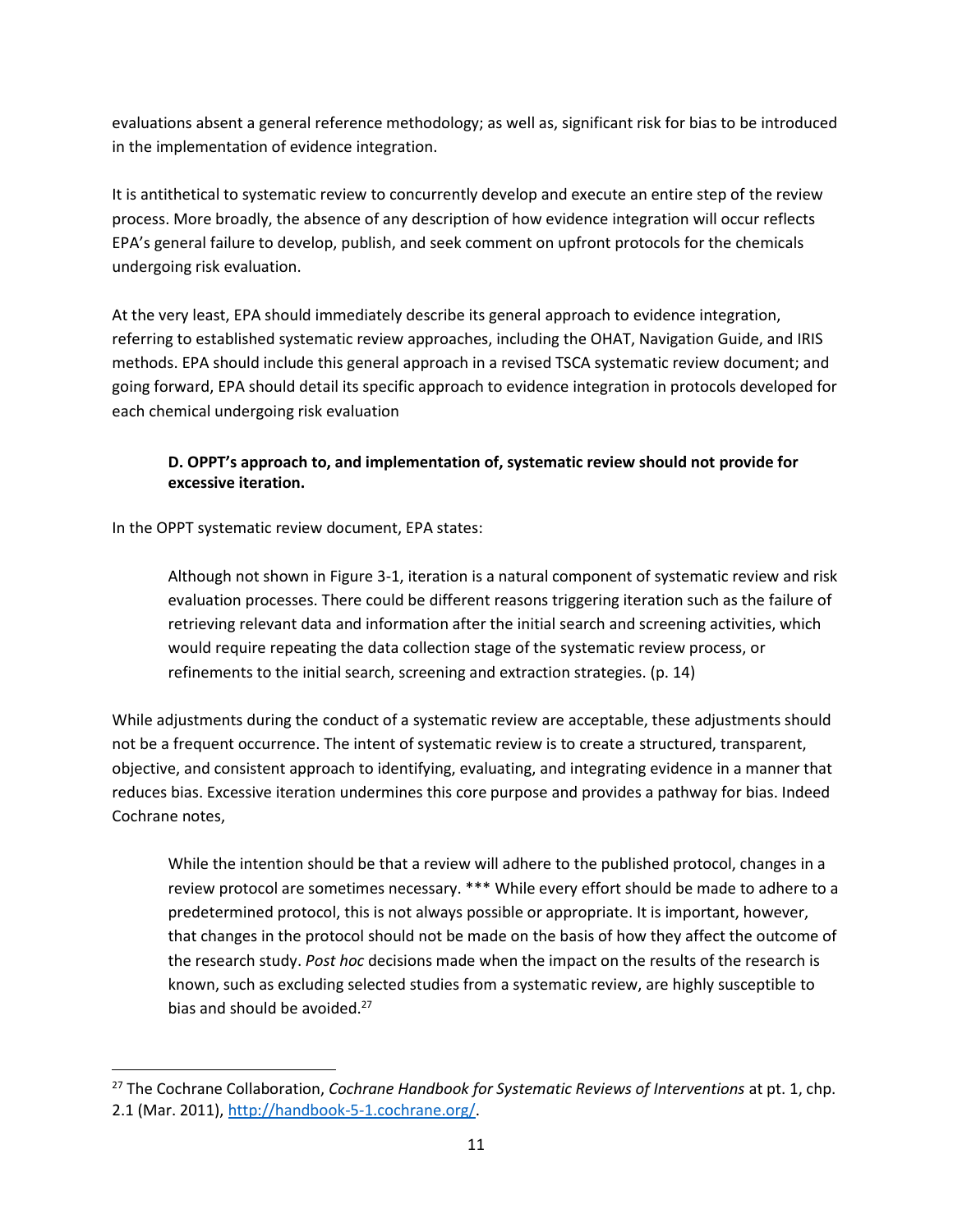This also exemplifies the problems that arise from EPA's failure to develop upfront protocols. Public comment on the upfront protocols would allow EPA to leverage the larger community in developing a rigorous protocol. A more rigorous protocol upfront would likely reduce the need for iteration. Additionally, in the absence of a protocol, it is impossible for the public to determine when and why EPA has modified its systematic review of a chemical. Documentation of changes to protocols is essential and EPA should provide public access to any changes in the protocol. As Cochrane notes:

Changes in the protocol should be documented and reported in the 'Differences between protocol and review' section of the completed review, and sensitivity analyses (see Chapter 9, Section 9.7) exploring the impact of deviations from the protocol should be undertaken when possible.<sup>28</sup>

Cochrane systematic reviews are uploaded to PROSPERO, "an international prospective register of systematic reviews in health and social care"<sup>29</sup> that creates a permanent record of protocols and allows changes to be tracked. As of 2013, all Cochrane protocols are automatically registered in PROSPERO. The UCSF Navigation Guide has registered several of its systematic reviews on chemicals in PROSPERO.<sup>30</sup>

# <span id="page-11-0"></span>**4. Use of scoring to evaluate individual study quality is wholly inappropriate and inconsistent with best practices in systematic review**

As noted in the systematic review approach document, "EPA/OPPT developed a numerical scoring system to inform the characterization of the data/information sources during the data integration phase" (p. 30). Best practices in systematic review expressly discourage the use of scoring to rate individual studies. The Cochrane handbook for systematic reviews of interventions states:

The *use of scales for assessing quality or risk of bias is explicitly discouraged* in Cochrane reviews. *While the approach offers appealing simplicity, it is not supported by empirical evidence* (Emerson 1990, Schulz 1995b). Calculating a summary score inevitably involves assigning 'weights' to different items in the scale, and it is difficult to justify the weights

 $\overline{a}$ 

[https://www.crd.york.ac.uk/PROSPERO/display\\_record.php?RecordID=17890;](https://www.crd.york.ac.uk/PROSPERO/display_record.php?RecordID=17890) Juleen Lam, et al., *Applying the navigation guide systematic review methodology. Case study #5: association between developmental exposures to PBDEs and human neurodevelopment* (2015), [https://www.crd.york.ac.uk/PROSPERO/display\\_record.php?RecordID=19753.](https://www.crd.york.ac.uk/PROSPERO/display_record.php?RecordID=19753)

<sup>28</sup> *Id.*

<sup>29</sup> PROSPERO, [https://community.cochrane.org/editorial-and-publishing-policy-resource/overview](https://community.cochrane.org/editorial-and-publishing-policy-resource/overview-cochrane-library-and-related-content/prospero)[cochrane-library-and-related-content/prospero](https://community.cochrane.org/editorial-and-publishing-policy-resource/overview-cochrane-library-and-related-content/prospero) (last visited Aug. 16, 2018).

<sup>30</sup> *See, e.g.*, Juleen Lam, et al., *Applying the navigation guide systematic review methodology, case study #6: association between formaldehyde exposure and asthma* (2016),

[https://www.crd.york.ac.uk/PROSPERO/display\\_record.php?RecordID=38766;](https://www.crd.york.ac.uk/PROSPERO/display_record.php?RecordID=38766) Juleen Lam, et al., *Applying the navigation guide systematic review methodology. Case Study #4: association between developmental exposures to ambient air pollution and autism* (2015),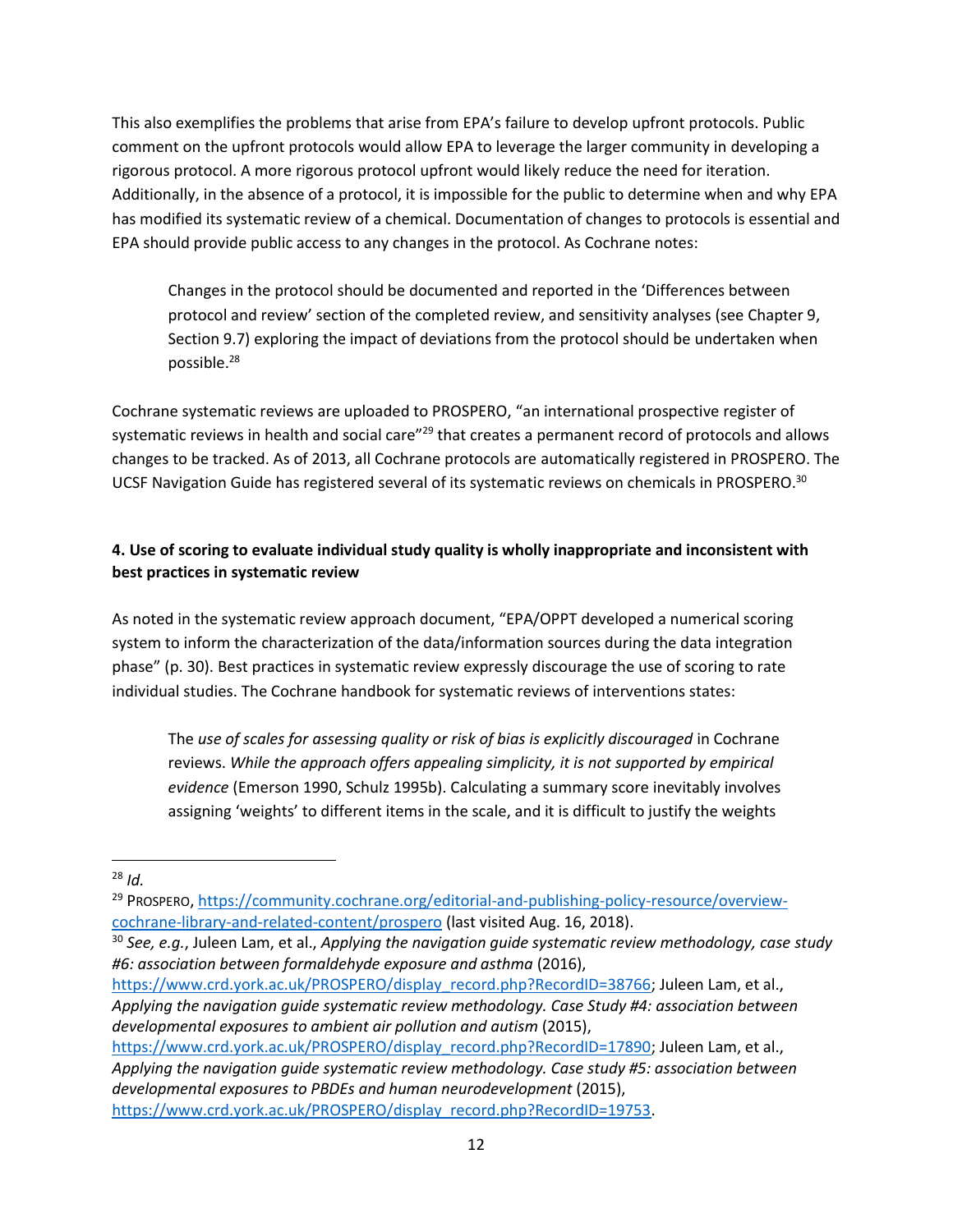assigned. Furthermore, *scales have been shown to be unreliable assessments of validity* (Jüni 1999) and they are less likely to be transparent to users of the review. It is preferable to use simple approaches for assessing validity that can be fully reported (i.e. how each trial was rated on each criterion). $31$  (emphases added)

Similarly, the National Academies Institute of Medicine (IOM) wrote:

In recent years, systematic review teams have moved away from scoring systems to assess the quality of individual studies toward a focus on the components of quality and risk of bias (Jüni, 1999). Quality scoring systems have not been validated. Studies assessed as excellent quality using one scoring method may be subsequently assessed as lower quality using another scoring method (Moher et al., 1996).<sup>32</sup>

In its 2014 review of the IRIS program, the National Academies of Science (NAS) likewise asserted that systematic review methodologies have moved away from calculating quality scores because this type of approach has several fundamental flaws:

Cochrane discourages using a numerical scale because calculating a score involves choosing a weighting for the subcomponents, and such scaling generally is nearly impossible to justify (Juni et al. 1999). Furthermore, a study might be well designed to eliminate bias, but because the study failed to report details in the publication under review, it will receive a low score. Most scoring systems mix criteria that assess risk of bias and reporting. However, there is no empirical basis for weighting the different criteria in the scores. Reliability and validity of the scores often are not measured. Furthermore, quality scores have been shown to be invalid for assessing risk of bias in clinical research (Juni et al. 1999). The current standard in evaluation of clinical research calls for reporting each component of the assessment tool separately and not calculating an overall numeric score (Higgins and Green 2008).<sup>33</sup>

Despite these warnings and explicit recommendations against applying scores and weights to study evaluation, OPPT has chosen to employ this strategy. Further, EPA has done this without providing any empirical evidence or scientific justification for why such a deviation from best practices in systematic review is reasonable, necessary, and valid. In reality, scientific justification for study scoring in a systematic review framework is scientifically unsound and does not exist.

<sup>31</sup> The Cochrane Collaboration, *Cochrane Handbook for Systematic Reviews of Interventions* at pt. 2, chp. 8.3.3 (Mar. 2011)[, http://handbook-5-1.cochrane.org/.](http://handbook-5-1.cochrane.org/)

<sup>32</sup> Inst. of Med. of the Nat'l Acads., *Finding What Works in Health Care: Standards for Systematic Reviews* at chp. 3, p. 132 (Mar. 2011), [https://www.ncbi.nlm.nih.gov/pubmedhealth/PMH0079446/.](https://www.ncbi.nlm.nih.gov/pubmedhealth/PMH0079446/)

<sup>33</sup> Nat'l Research Council, *Review of EPA's Integrated Risk Information System (IRIS) Process* at chp. 5, p. 69 (2014), [https://www.ncbi.nlm.nih.gov/books/NBK230063/.](https://www.ncbi.nlm.nih.gov/books/NBK230063/)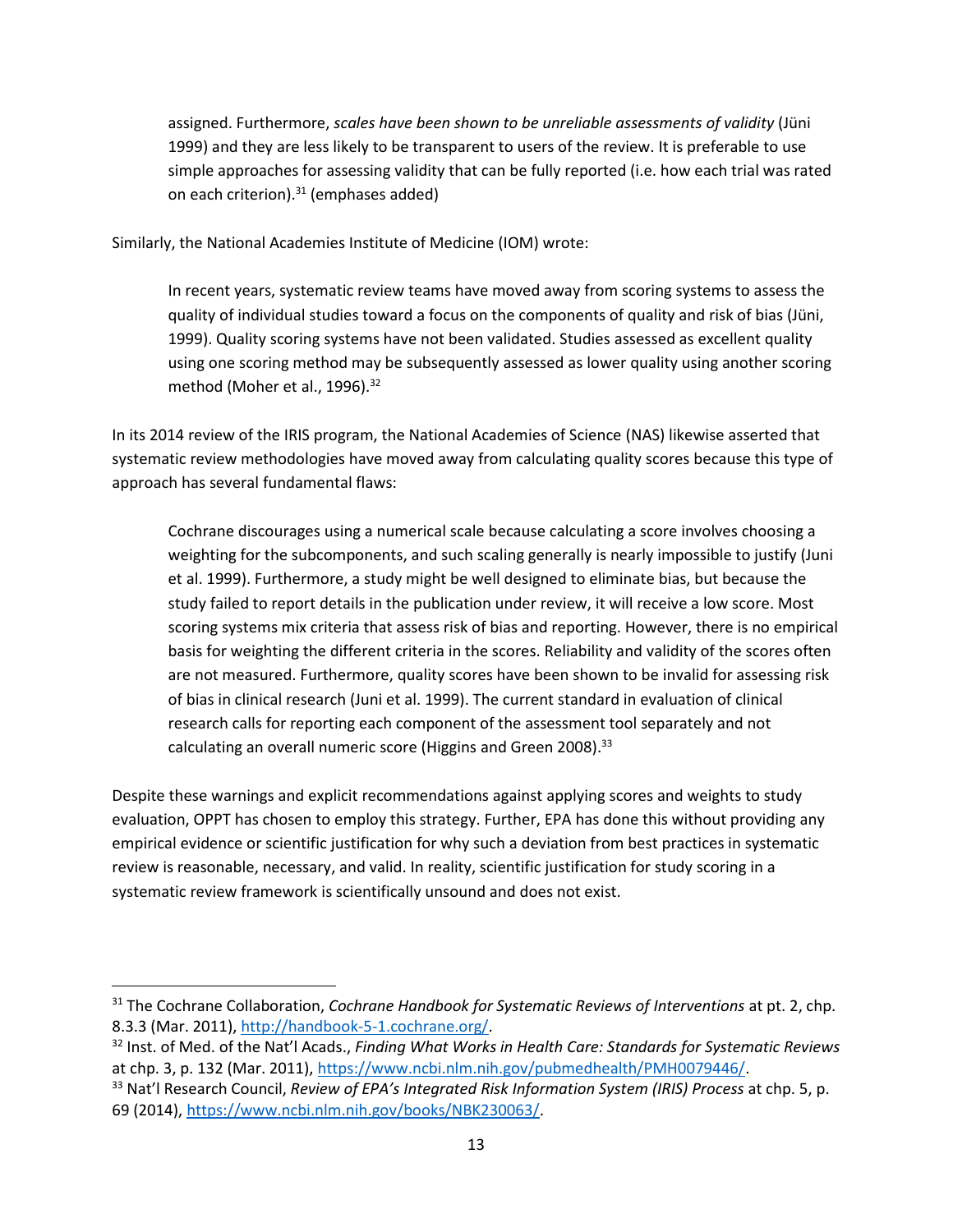The method by which EPA calculates a study's overall quality score highlights the arbitrary nature of the proposed scoring approach. As EPA notes:

The overall study score is equated to an overall quality level (High, Medium, or Low) using the level definitions and scoring scale shown in Table A-1. The scoring scale was obtained by calculating the difference between the highest possible score of 3 and the lowest possible score of 1 (i.e., 3-1= 2) and dividing into three equal parts ( $2 \div 3 = 0.67$ ). This results in a range of approximately 0.7 for each overall data quality level, which was used to estimate the transition points (cut-off values) in the scale between High and Medium scores, and Medium and Low scores. These transition points between the ranges of 1 and 3 were calculated as follows:

- Cut-off values between High and Medium: 1 + 0.67= 1.67, rounded up to 1.7 (scores lower than 1.7 will be assigned an overall quality level of High)
- Cut-off values between Medium and Low: 1.67 + 0.67= 2.34, rounded up to 2.3 (scores between 1.7 and lower than 2.3 will be assigned an overall quality level of Medium)

A study is disqualified from further consideration if the confidence level of one or more metrics is rated as Unacceptable [score of 4]. (p. 33)

The choice of this particular cutoff structure is not science-based. Under this methodology, a study that scores 1.7 is equally weighted relative to a study that scores 2.3, despite the fact that the study with a score of 1.7 was only 0.1 away from being considered a High quality study, whereas the study scoring 2.3 was 0.1 from being considered Low quality. EPA's process amounts to nothing more than an algorithmic exercise lacking any empirical basis.

In addition, collapsing all of a study's individual data quality metrics into a single overall study score presents significant challenges. For example, studies for which many criteria are not applicable can receive higher scores than studies that have more applicable criteria, even if they score the same in overlapping metrics. For instance, EPA gives an example on page 50 of a study within only one domain containing two metrics, "Verification or Plausibility of Results" and "QSAR Models," with weighted metric scores of 2 and 1, respectively, which contribute to an overall study score of 1.5. It is reasonable to assume that another study might also have weighted scores of 2 and 1 for the same two metrics, but in addition might have another separate metric that must be scored. If this additional metric has a weighted score of 2, then this second study will receive a lower score than the first study, despite the fact that they have identical scores on their shared metrics. This means that the presence of a third relevant metric is effectively discounting the scores of the other two metrics, despite the fact that the metrics are not related.

In applying a scoring methodology to study evaluation, EPA is not only deviating from best practices in systematic review, it is deviating from the strategies applied by sources that EPA used to develop this document including IRIS and OHAT. In line with best practices in systematic review, neither of these sources uses a numerical scoring approach to rate study quality. Thus, the very sources that EPA cites as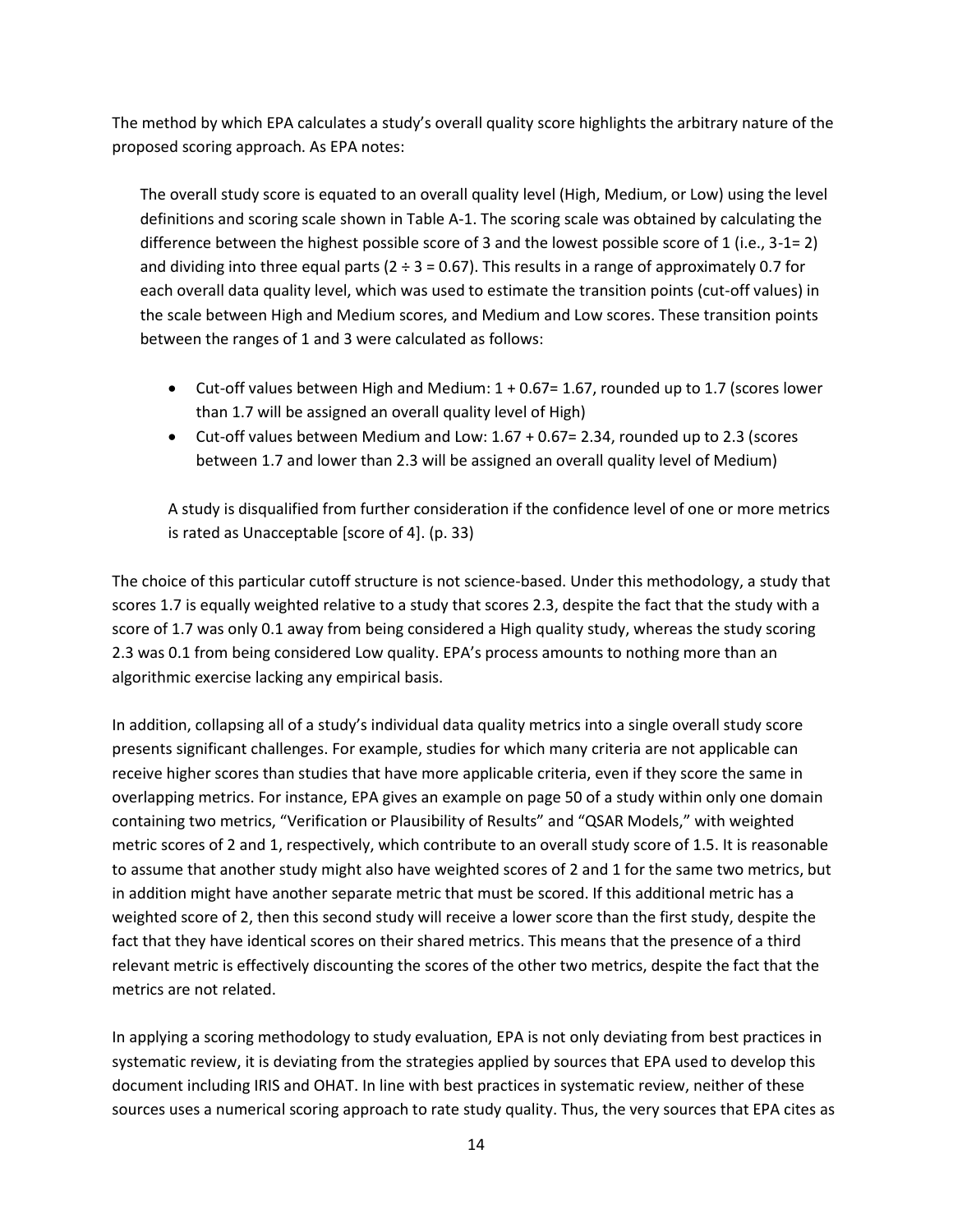resources used to develop its study evaluation approach explicitly state that they do not employ a scoring strategy and yet, EPA has chosen to develop a scoring methodology, without explanation or science-based justification.

We strongly urge the agency to do away with a scoring approach to evaluating study quality.

# <span id="page-14-0"></span>**5. OPPT's approach to weighting criteria is inconsistent with best practices in systematic review; lacks empirical evidence and justification; and is entirely arbitrary.**

As part of its scoring methodology, OPPT assigns greater weights to metrics that it deems more important than others. EPA refers to these as "critical metrics." However, in its 2014 review of the IRIS program, the NAS wrote that "there is no empirical basis for weighting the different criteria in the scores."<sup>34</sup>

OPPT's metric weights imply that the agency has some scientific basis for the degree to which a given metric criteria affects overall study quality. However, the reality is that there is no evidence to support this approach, while there is empirical evidence suggesting that quality scores and weighting lack validity, can be misleading, and introduce bias.<sup>35</sup>

Disregarding best practices, OPPT provides vague, substantively empty explanations for why it has assigned greater weight to certain metrics. For example, in assigning weights to data quality metrics for occupational exposure and release data, OPPT states that "EPA used expert judgement to determine the importance of a particular metric relative to others," and that "EPA judged applicability and temporal representativeness to be the most important towards overall confidence, and these two metrics were determined to be twice as important as other metrics (weighting factors assigned a value of 2)." EPA's "explanation" amounts to arbitrary, subjective judgment and is particularly dubious because EPA has not interrogated its methodology in practice.

EPA states that "the weighting approach for some of the strategies may need to be adjusted as OPPT tests the evaluation method with different types of studies." This statement highlights the arbitrary

 $\overline{a}$ 

<sup>35</sup> *See, e.g.*, Greenland S. & O'Rourke K., *On the bias produced by quality scores in meta-analysis, and a hierarchical view of proposed solutions*, 2:4 BIOSTATISTICS 463 (Dec. 2001),

[https://www.ncbi.nlm.nih.gov/pubmed/12933636;](https://www.ncbi.nlm.nih.gov/pubmed/12933636) [Jüni P.](https://www.ncbi.nlm.nih.gov/pubmed/?term=J%C3%BCni%20P%5BAuthor%5D&cauthor=true&cauthor_uid=10493204), et al., *The hazards of scoring the quality of clinical trials for meta-analysis*, 282:11 J. of the Am. Med. Ass'n 1054 (Sept. 1999),

[https://www.ncbi.nlm.nih.gov/pubmed/10493204;](https://www.ncbi.nlm.nih.gov/pubmed/10493204) Herbison P., *Adjustment of meta-analyses on the basis of quality scores should be abandoned*, 59:12 J. OF CLINICAL EPIDEMIOLOGY 1249 (Dec. 2006), [https://www.ncbi.nlm.nih.gov/pubmed/17098567.](https://www.ncbi.nlm.nih.gov/pubmed/17098567)

<sup>34</sup> Nat'l Research Council, *Review of EPA's Integrated Risk Information System (IRIS) Process* at chp. 5, p. 69 (2014), [https://www.ncbi.nlm.nih.gov/books/NBK230063/.](https://www.ncbi.nlm.nih.gov/books/NBK230063/)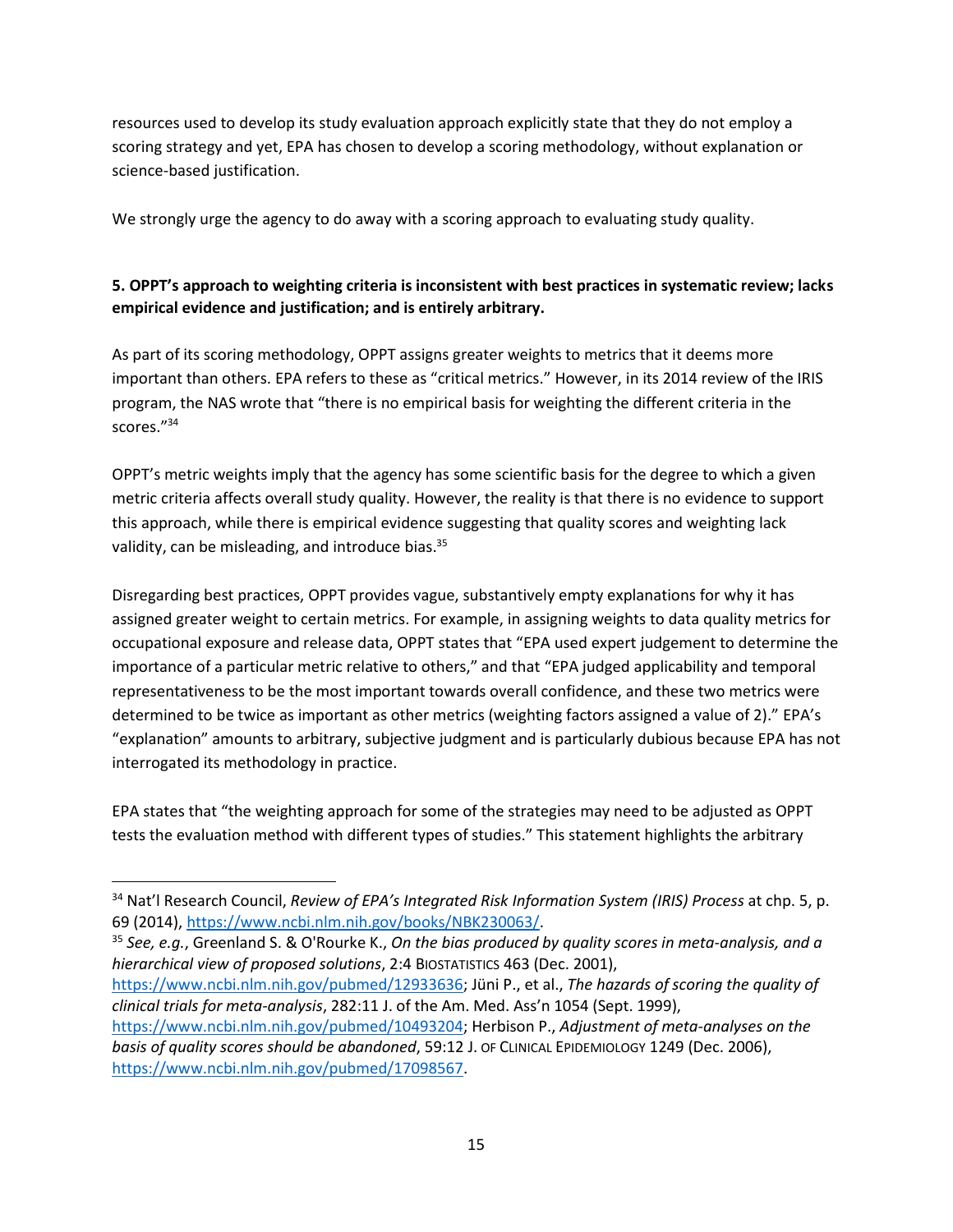nature of the weighting factors, and more broadly, the outright dismissal of basic tenets of systematic review. In effect, EPA is explicitly allowing a pathway for bias in its study evaluation approach, as the agency will be able to retrospectively favor some study metrics over others and adjust their weights as the results of the study evaluation process unfold—an approach that is antithetical to developing a science-based, systematic review framework.

#### <span id="page-15-0"></span>**6. The TSCA systematic review document suggests problematic use of expert judgment**

OPPT indicates that expert judgment will be applied throughout its systematic review process:

Professional judgment will be used at every step of the process and will be applied transparently, clearly documented, and to the extent possible, follow principles and procedures that are articulated prior to conducting the assessment (U.S. EPA, 2016). (p.27)

While expert judgment is certainly part of systematic review, EPA's proposed application of expert judgment raises some concerns.

Most notably, the document states that expert judgment may overrule the overall study score that has been developed through the systematic review process: "After the overall score is applied to determine an overall quality level, professional judgment may be used to adjust the quality level obtained by the weighted score calculation." (p. 34)

OPPT states that "the reviewer must have a compelling reason to invoke the adjustment of the overall score and written justification must be provided," yet few details are given. For example, it is not clear what qualifies as a "compelling reason" to alter the quality score or whose professional judgment can overrule.

While we object to OPPT's use of a scoring methodology to evaluate studies, if there exist legitimate, science-based circumstances that merit changes to a study's "confidence level," they should be factored into the TSCA systematic review document and individual protocols to the extent possible. Further, EPA must, as it has indicated it will do, identify and provide written justification for any adjustment made to overall evaluations of study quality.

### <span id="page-15-1"></span>**7. OPPT erroneously conflates issues of reporting with study quality**

OPPT's TSCA Systematic Review document incorrectly and inappropriately conflates study reporting with study quality. In doing, EPA severely jeopardizes use of best available science and weight of the scientific evidence, as the effect of EPA's approach would be to score studies as "low quality" or even exclude studies on the basis of reporting deficiencies rather than actual study quality.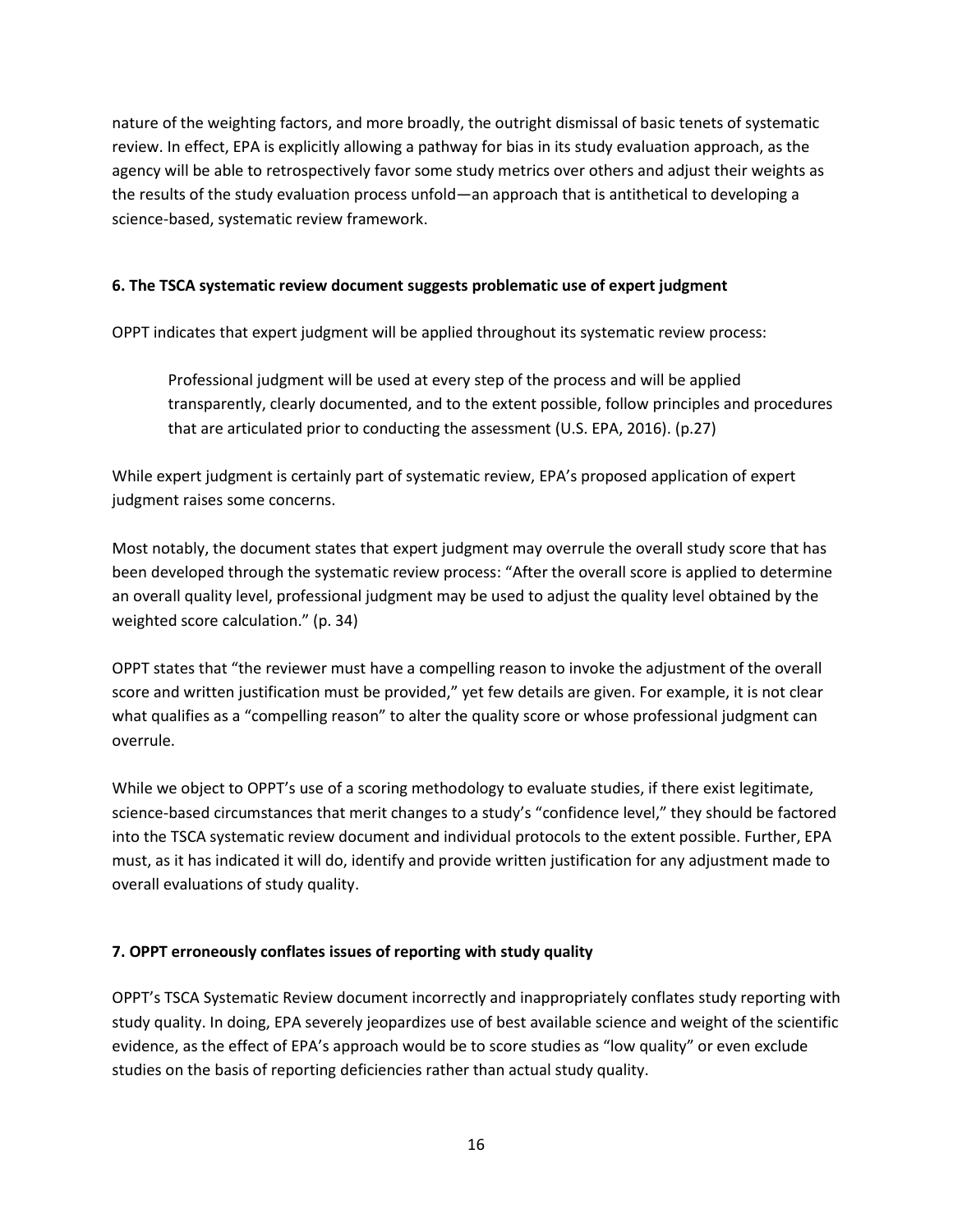Study reporting pertains to how well study authors describe various aspects of their research, including its design and findings. A well-reported study can be of poor quality and a high-quality study can be insufficiently reported.

In systematic review, individual studies are evaluated primarily for internal validity/risk of bias. The Navigation Guide, OHAT, and IRIS all emphasize internal validity/risk of bias in evaluating individual study quality. The Institute of Medicine describes internal validity as follows:

An internally valid study is conducted in a manner that minimizes bias so that the results are likely due to a real effect of the intervention being tested. By examining features of each study's design and conduct, systematic reviewers arrive at a judgment about the level of confidence one may place in each study, that is, the extent to which the study results can be believed. Assessing internal validity is concerned primarily (but not exclusively) with an examination of the risk of bias. $36$ 

The committee chose the term "risk of bias" to describe the focus of the assessment of individual studies and the term "quality" to describe the focus of the assessment of a body of evidence \*\*\*.<sup>37</sup>

The OHAT Systematic Review handbook also includes a lengthy discussion of internal validity in describing Step 4 of its systematic review approach, *Assess Internal Validity of Individual Studies*:

Individual human, animal, and in vitro studies will be assessed for internal validity (commonly referred to as "risk of bias" (RoB) in systematic review) by considering aspects relevant for specific study designs. Assessment of risk of bias is related to but distinguished from the broader concept of assessment of methodological quality (Higgins and Green 2011).

*Bias* is a systematic error, or deviation from the truth, in results or inferences. Biases can operate in either direction: different biases can lead to underestimation or overestimation of the true effect. Biases can vary in magnitude: some are small (and trivial compared with the observed effect), and some are substantial (so that an apparent finding may be entirely due to bias). Even a particular source of bias may vary in direction: bias due to a particular design flaw (e.g., lack of allocation concealment) may lead to underestimation of an effect in one study but overestimation in another study. It is usually impossible to know to what extent biases have affected the results of a particular study, although there is good empirical evidence that particular flaws in the design, conduct, and analysis of randomized studies lead to bias. Because the results of a study may in fact be unbiased despite a methodological flaw, it is more appropriate to consider **risk of bias** (Higgins and Green 2011).

<sup>36</sup> Inst. of Med. of the Nat'l Acads., *Finding What Works in Health Care: Standards for Systematic Reviews* at chp. 3, p. 125 (Mar. 2011), [https://www.ncbi.nlm.nih.gov/pubmedhealth/PMH0079446/.](https://www.ncbi.nlm.nih.gov/pubmedhealth/PMH0079446/) <sup>37</sup> *Id*. at chp. 3, p. 131.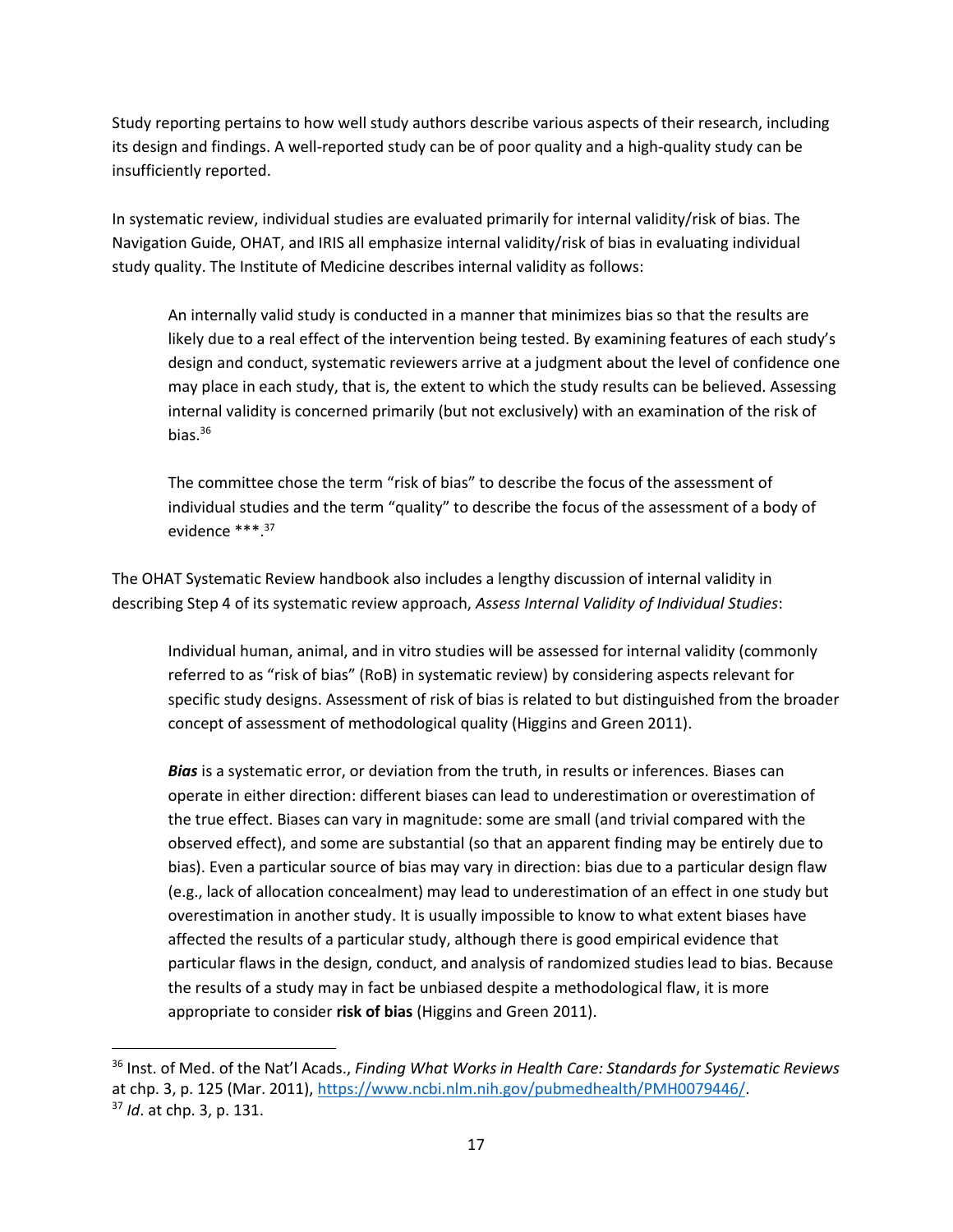*Quality* refers to the critical appraisal of included studies to evaluate the extent to which study authors conducted their research to the highest possible standards (Higgins and Green 2011).

Assessment of methodological quality is distinguished from assessment of risk of bias by Cochrane for several reasons, including the following: (1) risk of bias more directly addresses the extent to which results of included studies should be relied on; (2) a study may be performed to the highest possible standards yet still have an important risk of bias (e.g., blinding of subjects or study personnel may not have been conducted or be impossible to achieve); (3) some markers of quality in research, such as obtaining ethical approval, performing a sample-size calculation, and reporting adequately, are unlikely to have direct implications for risk of bias; and (4) an emphasis on risk of bias overcomes ambiguity between the quality of reporting and the quality of the underlying research (Higgins and Green 2011).<sup>38</sup>

Best practices in systematic review strongly advise against conflating issues of reporting and other aspects of study quality when assessing individual studies. While there are some differences across leading systematic review approaches for chemical assessment with how to address reporting issues, its distinction and separation from study quality is clear:

*OHAT Systematic Review Handbook*: Missing *Information for Risk of Bias Assessment*. OHAT will attempt to contact authors of included studies to obtain missing information considered important for evaluating risk of bias. The product of the evaluation (e.g., monograph, report, or publication) will note that an attempt to contact study authors was unsuccessful if study researchers do not respond to an email or phone request within one month of the attempt to contact. If additional data or information are acquired from study authors, risk of bias judgments will be modified to reflect the updated study information.<sup>39</sup>

*IRIS Draft chloroform assessment protocol*: Authors will be queried to obtain missing critical information, in particular, questions about relationships among variables, missing data, or additional analyses that could address potential limitations. The decision on whether to seek missing information includes consideration of what additional information would be useful, specifically with respect to any information that could result in a re-evaluation of the classification of the domains, and subsequently the overall confidence in the study. Outreach to

<sup>38</sup> U.S. Dep't of Health & Human Servs., Nat'l Toxicology Program, *Handbook for Conducting a Literature-Based Health Assessment Using OHAT Approach for Systematic Review and Evidence Integration* at 33- 34 (Jan. 2015)[, https://ntp.niehs.nih.gov/ntp/ohat/pubs/handbookjan2015\\_508.pdf](https://ntp.niehs.nih.gov/ntp/ohat/pubs/handbookjan2015_508.pdf) (emphases in original).

<sup>39</sup> *Id*. at 41.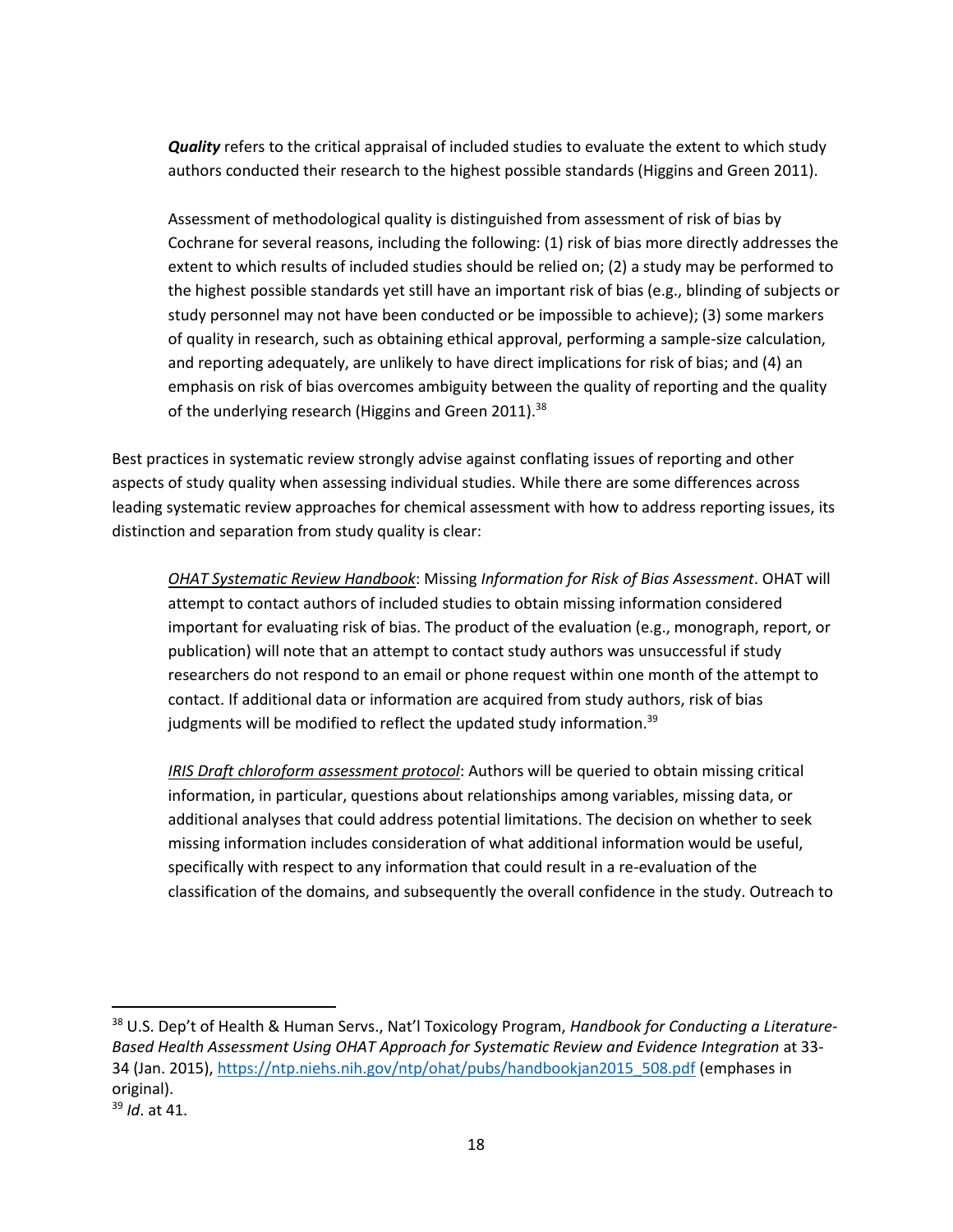study authors will be documented and considered unsuccessful if researchers do not respond within a reasonable amount of time to multiple e-mail or phone requests.<sup>40</sup>

*Navigation Guide*: Systematic review methodologies distinguish between study-quality criteria that can introduce a systematic error in the magnitude or direction of the result (i.e., risk of bias or "internal validity") from other methodological quality or reporting elements, which are related to important standards by which a study is conducted (e.g., adherence to human subjects and animal welfare requirements) or reported (e.g., complete information provided), but that do not systematically influence study outcomes. A study conducted to the highest methodological standards can still have important risk of bias that will affect the magnitude or direction of a study outcome. $41$ 

*STROBE Statement*: We want to provide guidance on how to report observational research well \*\*\* the checklist is not an instrument to evaluate the quality of observational research.<sup>42</sup>

In its TSCA Systematic Review document, OPPT acknowledges the need to delineate between reporting and study quality: "Reporting quality is an important aspect of a study that needs to be considered in the evaluation process. The challenge, in many cases, is to distinguish a deficit in reporting from a problem in the underlying methodological quality of the data/information source. (p. 31)"

However, OPPT then chooses an approach that deviates from this established best practice: "The TSCA evaluation strategies incorporate reporting criteria within the existing domains rather than adding a separate reporting domain as recommended in some evaluation tools/frameworks." (p. 31)

OPPT supports this decision to evaluate these metrics in parallel by stating that the aim of its approach is to "assesses reporting and methodological quality simultaneously with the idea of untangling reporting from study conduct while the reviewer is assessing a particular metric for each domain." Even on its face, this explanation is incoherent: how does assessing the two qualities "simultaneously" lead to a reviewer "untangling" the two? This approach seems likely to achieve precisely the opposite of one of its stated goals.

EPA's decision to conflate reporting issues with study quality and comingle their consideration is significant: It could well lead the agency to not use the best available science and not apply a legitimate

[http://ofmpub.epa.gov/eims/eimscomm.getfile?p\\_download\\_id=534368.](http://ofmpub.epa.gov/eims/eimscomm.getfile?p_download_id=534368)

<sup>40</sup> U.S. EPA, Office of Research & Dev., *Systematic Review Protocol for the IRIS Chloroform Assessment (Inhalation) [CASRN 67-66-3]* at 18-19 (Jan. 2018),

<sup>41</sup> Tracey J. Woodruff & Patrice Sutton, *The Navigation Guide Systematic Review Methodology: A Rigorous and Transparent Method for Translating Environmental Health Science into Better Health Outcomes*, 122:10 ENVTL. HEALTH PERSPECTIVES 1007, 1009 (Oct. 2014), [https://ehp.niehs.nih.gov/1307175/.](https://ehp.niehs.nih.gov/1307175/)

<sup>42</sup> STROBE STATEMENT: STRENGTHENING THE REPORTING OF OBSERVATIONAL STUDIES IN EPIDEMIOLOGY, <https://www.strobe-statement.org/index.php?id=strobe-aims> (last visited Aug. 16, 2018).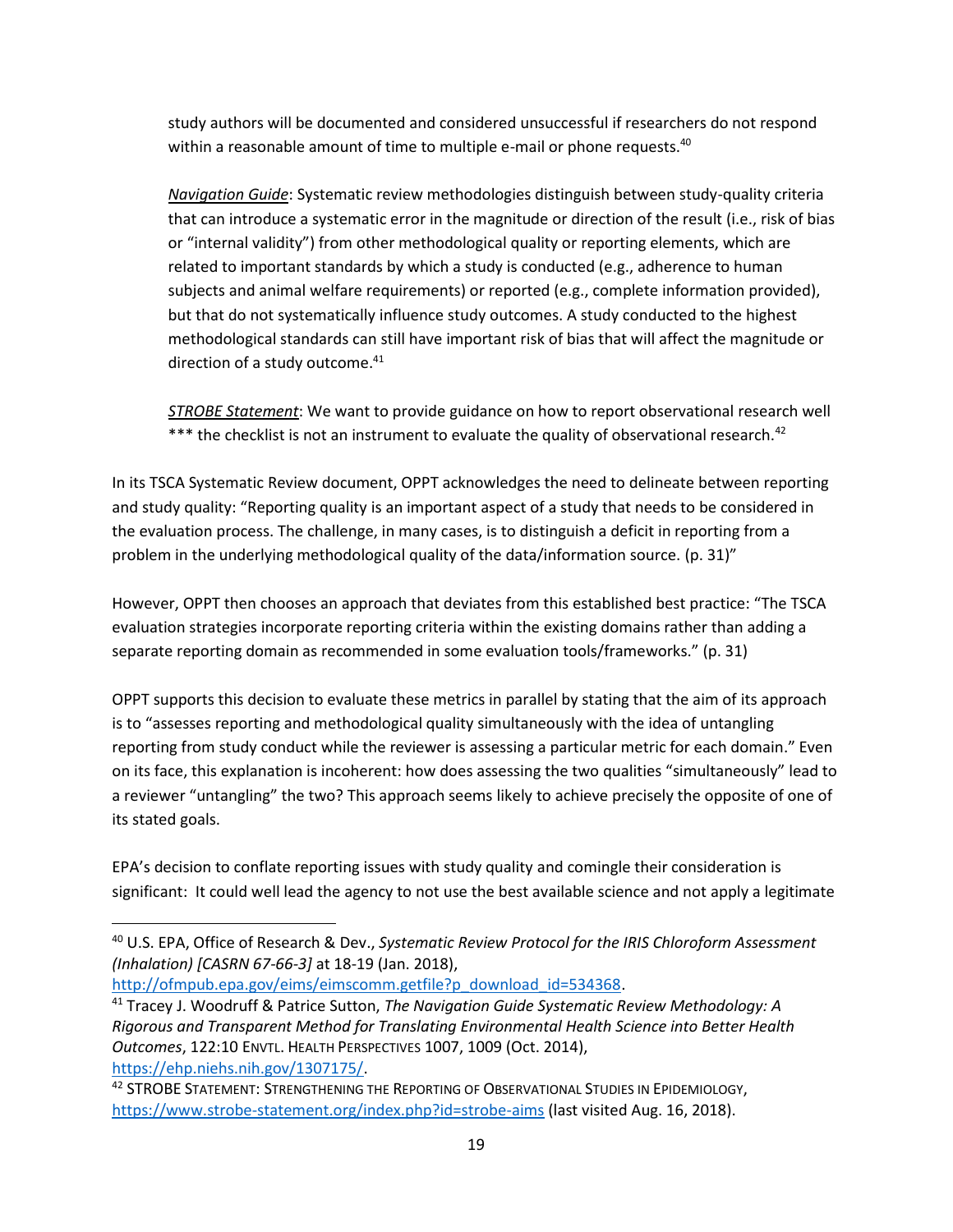weight of the scientific evidence approach. For example, OPPT's scoring methodology contains, for each data quality evaluation domain, a set of "serious flaws" that cause a study to be excluded from further consideration in the review. The methodology includes instances in which reporting issues are considered fatal flaws. One of the fatal flaws for monitoring data from studies on consumer, general population and environmental exposure is that "geographic location is not reported, discussed, or referenced." (p. 99) This is inappropriate as relevant monitoring data may not be associated with a specific geographic location. For example, a consumer market survey that examines product-purchasing behaviors may be useful as proxy for estimating exposure even though it may not include location as a data field or may not publish location information in order to protect respondent privacy. The collected information could very well still be useful in ascertaining chemical exposures. Similarly, a study involving biomonitoring of children at several different childcare facilities would likely not specify the geographic location of the facilities for privacy reasons. Yet again, this information could be incredibly valuable in assessing exposure-response relationships.

Even more egregious is the profusion of reporting quality in metrics used to evaluate epidemiological studies. Insufficiencies in reporting by themselves will frequently result in data quality metric scores of low or even unacceptable. For example, absence of STROBE (Strengthening the Reporting of Observational Studies in Epidemiology) checklist items<sup>43</sup> in epidemiological studies result in a metric score of unacceptable for metrics 2, 3, 4, 6, and 7, and a score of low in metric 15. A score of unacceptable in a single metric across any study quality domain will result in the exclusion of an entire study. This is wholly inconsistent with best practices in systematic review, departs from best available science, and would likely result in EPA not using reasonably available information. It also makes clear that EPA has not meaningfully, if at all, tested its systematic review approach, because if it had it would have found a number of high quality, epidemiological studies would be inappropriately excluded.

OPPT's proposed approach risks excluding scientifically sound studies; again at odds with the use of best available science, weight of the scientific evidence, and EPA's mission to protect human health and the environment.

# <span id="page-19-0"></span>**8. The TSCA systematic review document is fraught with problematic metric criteria beyond conflation of reporting.**

OPPT's TSCA systematic review document is fraught with problematic metric criteria that do not support the use of best available science. Limited time to comment has prevented an exhaustive review of all metric criteria, but below we highlight some of the problematic metric criteria identified thus far.

<sup>43</sup> Erik von Elm, et al., *The Strengthening the Reporting of Observational Studies in Epidemiology (STROBE) statement: guidelines for reporting observational studies*, 61:4 J. OF CLINICAL EPIDEMIOLOGY 344 (Apr. 2008)[, https://www.sciencedirect.com/science/article/pii/S0895435607004362?via%3Dihub.](https://www.sciencedirect.com/science/article/pii/S0895435607004362?via%3Dihub)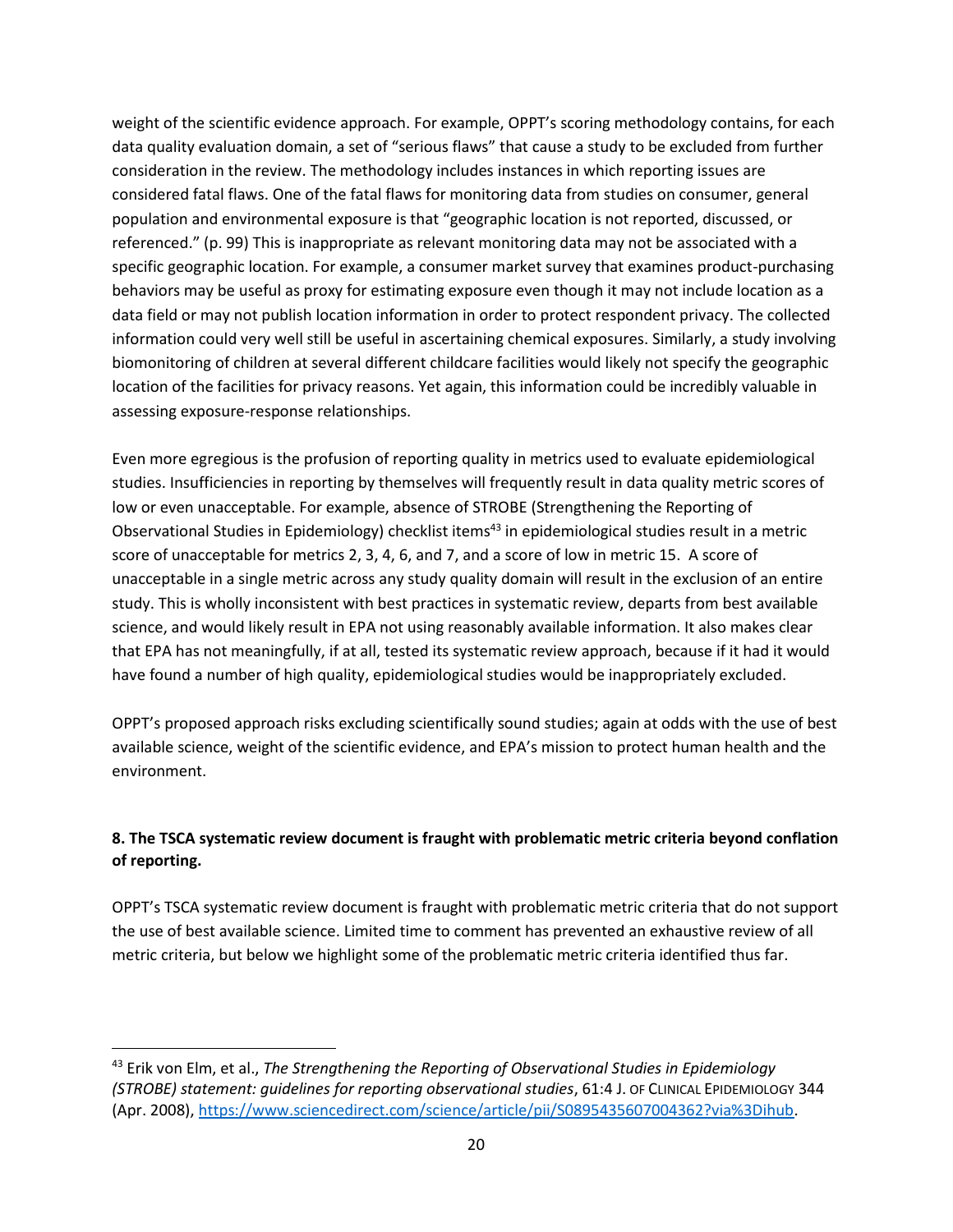### <span id="page-20-0"></span>**A. Lack of access to underlying study data will downgrade a study's score or eliminate it entirely from consideration.**

For some of OPPT's data quality metrics, a study must provide underlying data in order to receive a score of "High" or even be considered. Such a standard mirrors the extensive concerns raised by EPA's *Strengthening Transparency in Regulatory Science* proposed rule, <sup>44</sup> a hugely problematic and widely criticized proposal.<sup>45</sup> As with conflating reporting quality with study quality (see comment section 7), EPA erroneously conflates access to underlying data with study quality—a deeply misguided and misleading treatment of scientific evidence.<sup>46</sup> Listed below are examples of where EPA inappropriately integrates underlying data access to study scoring:

- For studies on consumer, general population, and environmental exposures to receive a score of "High" in Domain 3 (Accessibility/Clarity), Metric 8 (Reporting of Results), it must meet the following standard: "Supplementary or raw data (i.e., individual data points) are reported, allowing summary statistics to be calculated or reproduced." (p. 105) If the supplementary or raw data are not reported, a study's score is automatically downgraded, regardless of its quality.
- For a human epidemiological study to receive a score of "High" in Domain 4 (Potential confounding/variable control), Metric 14 (Reproducibility of analyses), it must meet the following standard: "The description of the analysis is sufficient to understand precisely what has been done and to be reproducible." If an epidemiological study does not meet this standard, EPA will give it a score of "Low."

EPA's invoking of "reproducibility" as a standard to receive a score of "High" in these metrics mirrors similar language in the EPA's censored science proposal, raising serious concerns about the extent to which EPA is effectively requiring that all underlying study data be made publicly available to be meaningfully considered. Also see comments in section 3.A regarding EPA's use of "replicability" as a "verification" standard. EDF incorporates by reference comments submitted by EDF on EPA's proposed rule, *Strengthening Transparency in Regulatory Science*. 47

### <span id="page-20-1"></span>**B. OPPT will exclude occupational exposure scenarios outside the scope of the risk evaluation.**

[https://www.nrdc.org/experts/jennifer-sass/health-experts-rebut-trump-epa-censoring-science-rule.](https://www.nrdc.org/experts/jennifer-sass/health-experts-rebut-trump-epa-censoring-science-rule) <sup>46</sup> *See* EDF Comments on Strengthening Transparency in Regulatory Science, https://www.regulations.gov/docket?D=EPA-HQ-OA-2018-0259.

<sup>&</sup>lt;sup>44</sup> Strengthening Transparency in Regulatory Science, 83 Fed. Reg. 18768 (proposed Apr. 30, 2018), [https://www.gpo.gov/fdsys/pkg/FR-2018-04-30/pdf/2018-09078.pdf.](https://www.gpo.gov/fdsys/pkg/FR-2018-04-30/pdf/2018-09078.pdf)

<sup>45</sup> *See, e.g.*, EDF Blogs, EDF Calls on EPA to Withdraw Censored Science Proposal (Jul. 17, 2018)[, http://blogs.edf.org/health/2018/07/17/edf-calls-on-epa-withdraw-censored-science/;](http://blogs.edf.org/health/2018/07/17/edf-calls-on-epa-withdraw-censored-science/) Jennifer Sass, Health Experts Rebut Trump EPA Censoring Science Rule (Jul. 16, 2018),

<sup>47</sup> EDF Comments on Strengthening Transparency in Regulatory Science, https://www.regulations.gov/docket?D=EPA-HQ-OA-2018-0259.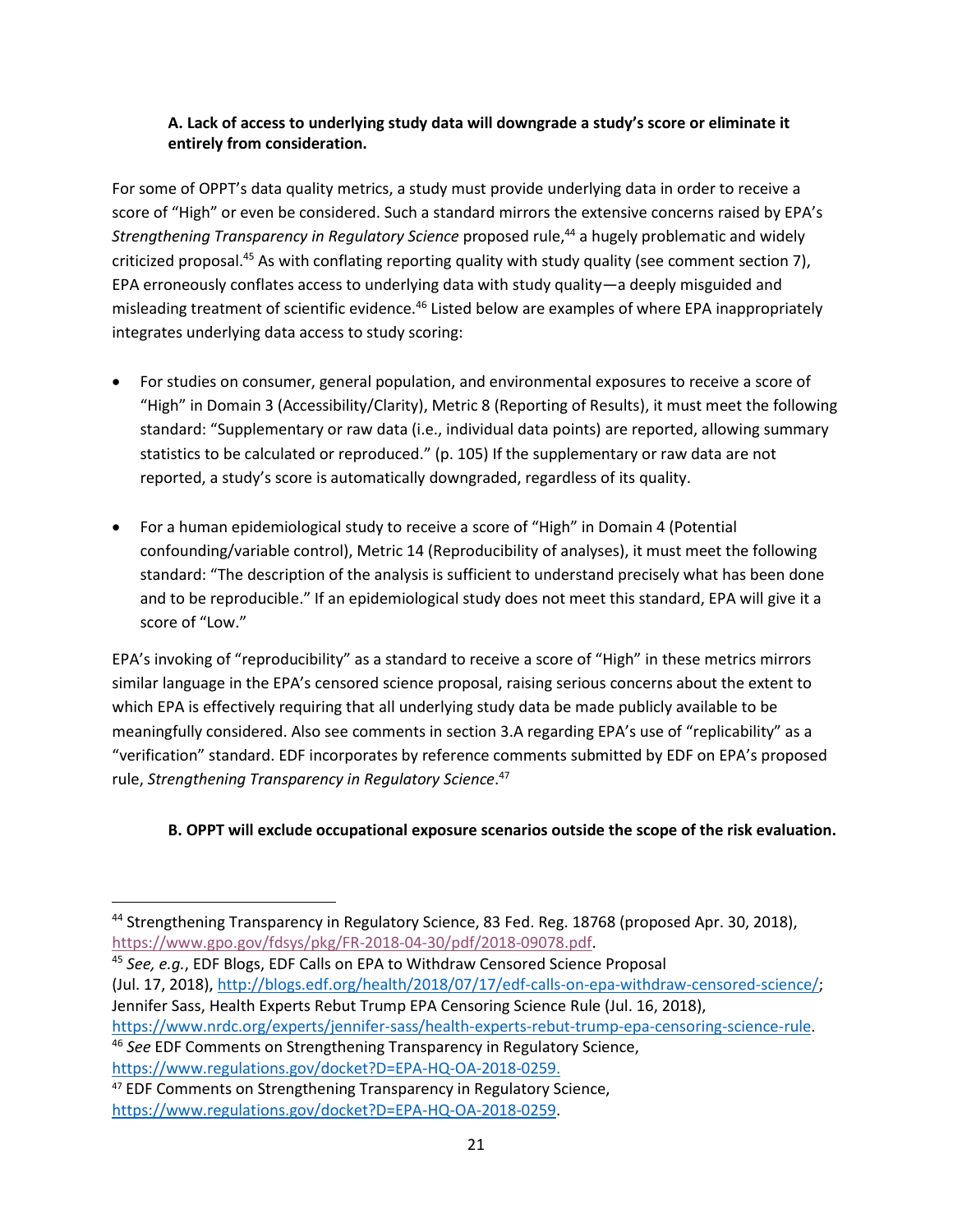The scoring system also makes clear that OPPT intends to exclude occupational exposure scenarios that are outside the scope of the risk evaluation. For occupational exposure and release data, Domain 2 (Representative), Metric 3 (Applicability) notes that the following will cause a study to be scored "Unacceptable": "The data are from an occupational or non-occupational scenario that does not apply to any occupational scenario within the scope of the risk evaluation." (p. 76)

When EPA discovers studies of occupational or non-occupational scenarios that EPA failed to identify at the scoping stage, EPA must consider whether it needs to revise its approach to the risk evaluation by broadening the scope. TSCA orders EPA to consider "available" and "reasonably available" information in crafting a risk evaluation, $48$  and if EPA discovers reasonably available information that reveals the existence of real-world occupational scenarios that EPA failed to identify earlier in the process, TSCA does not authorize EPA to simply ignore that information by labelling the information "unacceptable." Rather, the appropriate resolution is for EPA to consider whether EPA needs to expand the scope to address these real-world exposures. In most circumstances, those circumstances are now "known" to occur and EPA must analyze these known conditions of use.<sup>49</sup>

### **C. Time of data collection or publication metrics are entirely arbitrary**

<span id="page-21-0"></span>OPPT's scoring scheme includes data quality metrics that are scored "low" when study data are more than a certain number of years old, but EPA has provided no evidence that older information is *per se* less informative. For example, it appears that EPA intends to give monitoring data studies a low ranking for the temporal representativeness metric if their data are more than 15 or 20 years old. *See* p.77, 103, 110. While EPA provides a cursory explanation that older information is allegedly less representative than more recent information, EPA has not provided any empirical evidence supporting this weighting scheme.

The temporal representativeness metric that is applied to monitoring data from studies of occupational exposure and release highlights the arbitrary nature of OPPT's scoring approach. To receive a "High" confidence level for this metric, the data must have been collected "after the most recent permissible exposure limit (PEL) establishment or update or are generally, no more than 10 years old, whichever is shorter." (p. 77) To receive a "Medium" score, the data must meet the following requirement: "The monitoring data were collected after the most recent PEL establishment or update but are generally more than 10 years old. If no PEL is established, the data are more than 10 years but generally, no more than 20 years old." And finally, the metric is scored "Low" if the data "were collected before the most recent PEL establishment or update or are more than 20 years old if no PEL is established."

There is no empirical basis for favoring data that is fewer than 10 years old more than data that is 20 years old, nor does OPPT even attempt to provide a justification for this distinction. This scoring criteria implies that 9 year-old data is just as valid as 2 year-old data, but is more valid than 11 year-old data.

<sup>48</sup> 15 U.S.C. §§ 2605(b)(4)(F)(i), 2625(k).

<sup>49</sup> *See* 15 U.S.C. § 2602(4).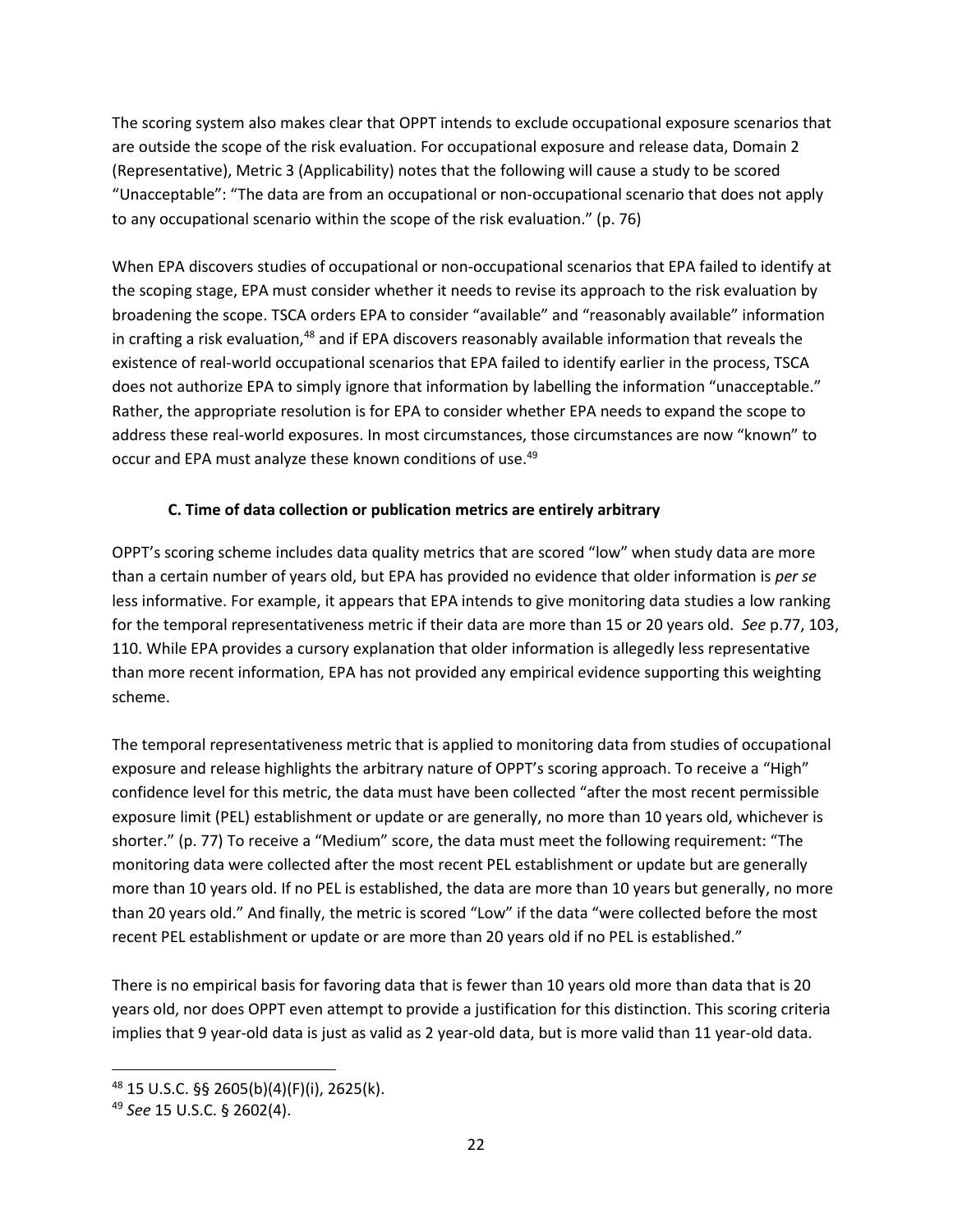Furthermore, OPPT provides no clarification for how this metric will be applied. Will studies that are 10 years old at the time of the literature search be included in the systematic review, even if those studies are 11 years old during the data evaluation and data integration phases of the review? For longitudinal studies with multiple years' worth of data, will all of the data – or just the most recent year's data – need to fall within the stated time constraints of a given confidence level? These questions underscore the arbitrariness of the data quality criteria that OPPT's data evaluation strategy employs.

### <span id="page-22-0"></span>**D. EPA inappropriately applies an adverse outcome pathway (AOP) standard to effect biomarkers in epidemiological studies.**

For epidemiological studies, Domain 6 (Other (if applicable) Considerations for Biomarker Selection and Measurement), Metric 17 (Effect biomarker (detection/measurement/information biases)) to receive a score of "High" an effect biomarker must be a "[b]ioindicator of a key event in an AOP." (p. 245) To receive a score of "Medium" "[b]iomarkers of effect [must be] shown to have a relationship to health outcomes using well validated methods, but the mechanisms of action is not understood." It is wholly inappropriate to downgrade a study involving biomarkers just because the adverse outcome pathway for an observed effect is unknown.

For many chemicals, the biological processes underlying observed effects are not well understood or may not be understood at all. This is the case even for pharmaceuticals available on the market today. The National Research Council wrote in its 2014 report, *Review of EPA's Integrated Risk Information System (IRIS) Process*, that "if FDA were required to organize drug safety around mechanism, it would be nearly impossible to regulate many important drugs because the mechanism is often not understood, even for drugs that have been studied extensively."<sup>50</sup> Indeed, an earlier 2010 *Nature Medicine* editorial noted:

It is true that we use many highly prescribed drugs without a clear idea of how they work which targets they hit, what processes they alter and which of these actions are required for therapeutic efficacy. For instance, lithium, used to treat bipolar disorder, modulates many molecular targets, but which—or how many—of these are required for its beneficial effects is uncertain. $51$ 

### <span id="page-22-1"></span>**9. The TSCA systematic review document risks discounting non-guideline studies**

OPPT claims that its scoring methodology is not meant to systematically favor guideline studies over non-guideline studies:

<sup>50</sup> Nat'l Research Council, *Review of EPA's Integrated Risk Information System (IRIS) Process* at chp. 6, p. 90 (2014), [https://www.ncbi.nlm.nih.gov/books/NBK230065/.](https://www.ncbi.nlm.nih.gov/books/NBK230065/)

<sup>51</sup> Editorial, *Mechanism Matters*, 16:4 Nature Med. 347 (Apr. 2010), [https://www.nature.com/articles/nm0410-347.pdf.](https://www.nature.com/articles/nm0410-347.pdf)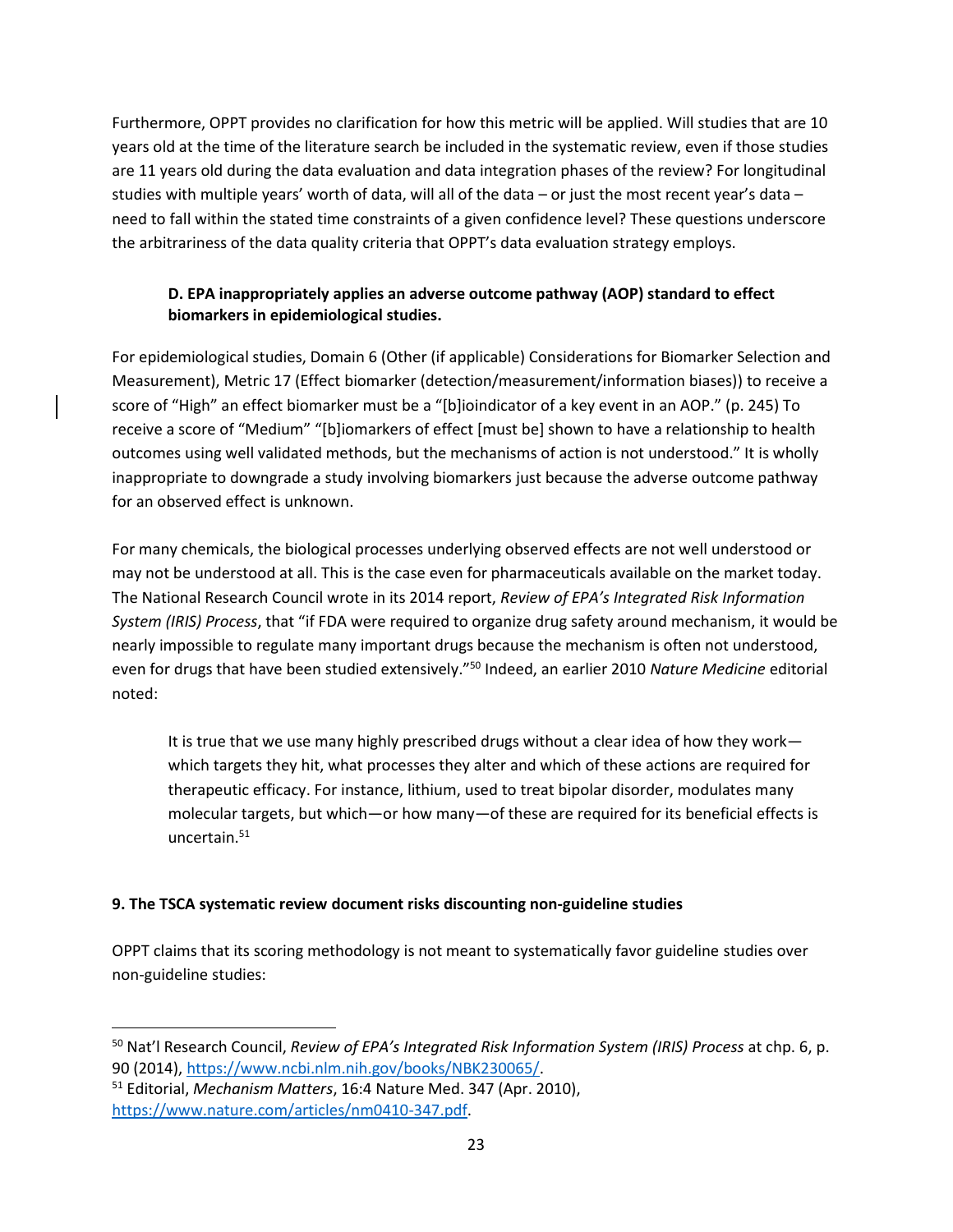In some cases, reference to study guidelines (in addition to professional judgement) may be helpful in determining the adequacy or appropriateness of certain study designs or analytical methods. This should not be construed to imply that non-guideline studies necessarily have lower confidence than guideline studies. [p. 35]

However, this statement is in itself contradictory. If OPPT is using study guidelines to determine the adequacy and appropriateness of study methods, then guideline studies are likely to receive the highest scores for these data quality metrics because that feature – adherence to a guideline – is used to define the criteria. On the other hand, non-guideline studies, which are more likely to deviate from these standards, will necessarily receive lower scores for these metrics.

Additionally, there are several instances in which the language of the data quality metrics suggests that guideline studies could consistently receive higher scores than non-guideline studies. For example, for experimental data derived from studies on consumer, general population, and environmental exposure (Appendix E), to receive a score of "High" in Domain 1 (Reliability), Metric 1 (Sampling Methodology and Conditions), a study must meet the following standard:

Samples were collected according to publicly available SOPs, methods, protocols, or test guidelines that are scientifically sound and widely accepted from a source generally known to use sound methods and/or approaches such as EPA, NIST, ASTM, ISO, and ACGIH.

#### <span id="page-23-0"></span>**OR**

The sampling protocol used was not a publicly available SOP from a source generally known to use sound methods and/or approaches, but the sampling methodology is clear, appropriate (i.e., scientifically sound), and *similar to widely accepted protocols for the chemical and media of interest*. All pertinent sampling information is provided in the data source or companion source. (p. 131, emphasis added)

Thus, a study must either follow standard protocols or its methods must be similar to standard guidelines for the study to receive the highest score for this metric. This could systematically favor guideline studies over non-guideline studies.

Similarly, the data evaluation criteria for *in vitro* toxicity studies (Appendix G) include language that suggests guideline studies would consistently receive higher scores than non-guideline studies. To receive a score of "High" in Domain 4 (Test Model), Metric 15 (Number per group), a study must satisfy the following requirement: "The number of organisms or tissues per study group and/or number of replicates per study group were reported and were appropriate for the study type and outcome analysis, and consistent with studies of the same or similar type." (p. 215, emphasis added)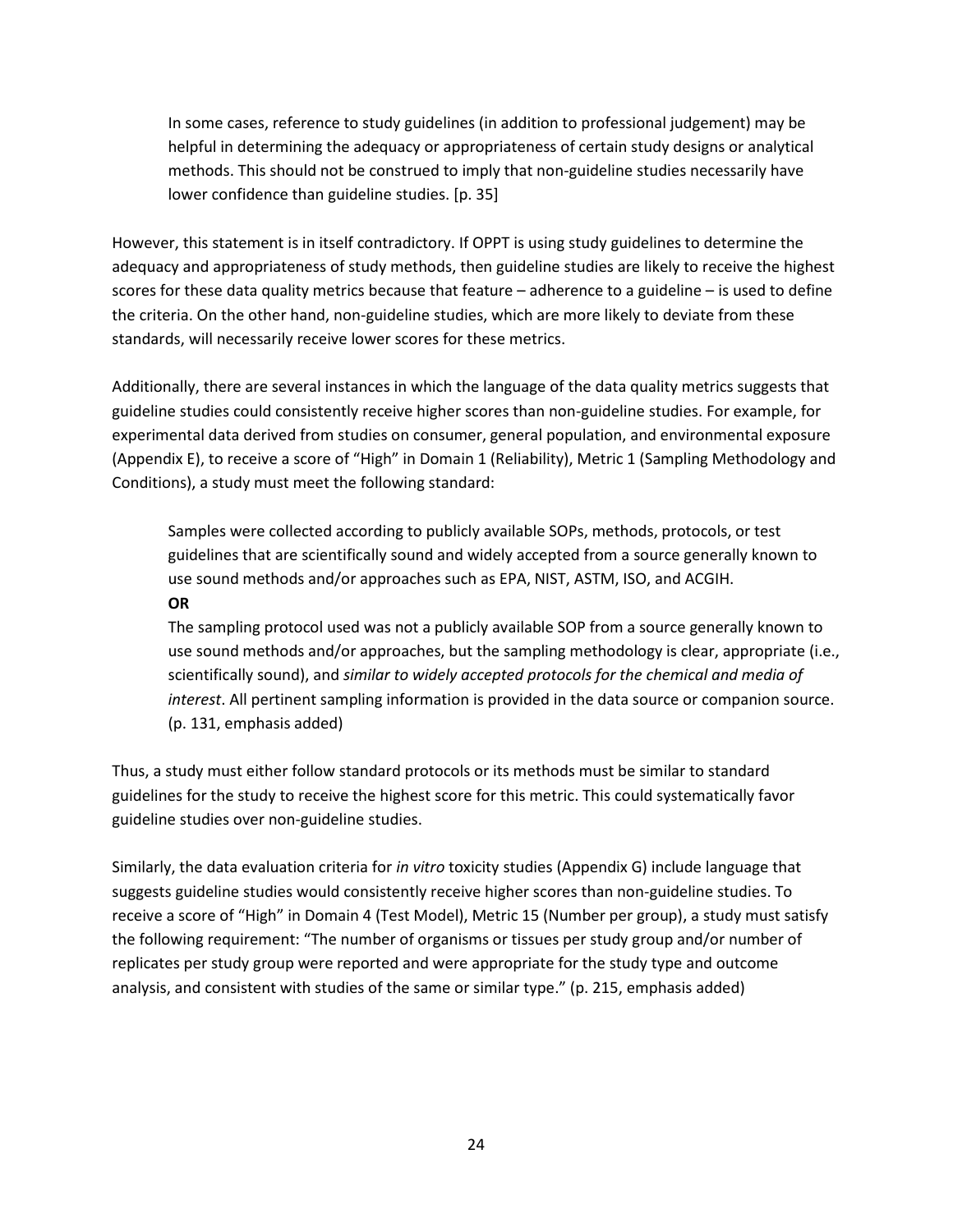Here, "appropriate" directs the reader to current standards and guidelines developed by OECD, EPA, and FDA.<sup>52</sup> On the other hand, a study would receive a score of "Medium" for this metric if it meets the following description:

The number of organisms or tissues per study group and/or replicates per study group were reported but were lower than the typical number used in studies of the same or similar type (e.g., 3 replicates/strain of bacteria in bacterial reverse mutation assay), but were sufficient for analysis and *unlikely to have a substantial impact on results*. (p. 215, emphasis added)

Here, the basis for scoring a study as "Medium" rather than "High" is that the study did not use a standard methodology. However, to be scored a "Medium," that discrepancy cannot have affected the results significantly. This means that a study that does not use guideline methods is scored lower, despite the fact that the deviation from established methods has not affected the study's results. This would appear to systematically favor guideline studies over non-guideline studies. Similar language is found in Domain 7 (Data Presentation and Analysis), Metric 23 (Data interpretation). (p. 219)

### <span id="page-24-0"></span>**10. OPPT should seek out methodological information that is published in other literature sources**

One of the confidence levels that can be given to data quality metrics for any study type is "Not rated/applicable." This category includes instances in which "studies cite a literature source for their test methodology instead of providing detailed descriptions." (p. 33) Reviewers will only look at this cited literature source if the study under consideration "is not [otherwise] classified as 'unacceptable' during the initial review" based on an evaluation of all other data quality metrics.

Given that many of OPPT's data quality metrics focus on reporting quality (which in itself is problematic, as discussed at length in comment section 7), it is reasonable to assume that a study could score "unacceptable" based on reporting issues when, in fact, the information of interest is detailed in another information source referenced by the study authors. Rather than using a "Not rated/applicable" placeholder when a study cites a literature source for its methodology, OPPT should seek out, integrate, and consider all reasonably available information as part of evaluating study quality.

<sup>52</sup> *See, e.g.*, OECD GUIDELINE FOR THE TESTING OF CHEMICALS, SECTION 4, [https://www.oecd](https://www.oecd-ilibrary.org/environment/oecd-guidelines-for-the-testing-of-chemicals-section-4-health-effects_20745788)[ilibrary.org/environment/oecd-guidelines-for-the-testing-of-chemicals-section-4-health](https://www.oecd-ilibrary.org/environment/oecd-guidelines-for-the-testing-of-chemicals-section-4-health-effects_20745788)effects 20745788 (last visited Aug. 16, 2018);TEST GUIDELINES FOR PESTICIDES AND TOXIC SUBSTANCES, <https://www.epa.gov/test-guidelines-pesticides-and-toxic-substances> (last visited Aug. 16, 2018); U.S. Food & Drug Admin., Guidance for Industry and Other Stakeholders Toxicological Principles for the Safety Assessment of Food Ingredients (Jul. 2007),

[https://www.fda.gov/Food/GuidanceRegulation/GuidanceDocumentsRegulatoryInformation/Ingredient](https://www.fda.gov/Food/GuidanceRegulation/GuidanceDocumentsRegulatoryInformation/IngredientsAdditivesGRASPackaging/ucm2006826.htm#TOC) [sAdditivesGRASPackaging/ucm2006826.htm#TOC.](https://www.fda.gov/Food/GuidanceRegulation/GuidanceDocumentsRegulatoryInformation/IngredientsAdditivesGRASPackaging/ucm2006826.htm#TOC)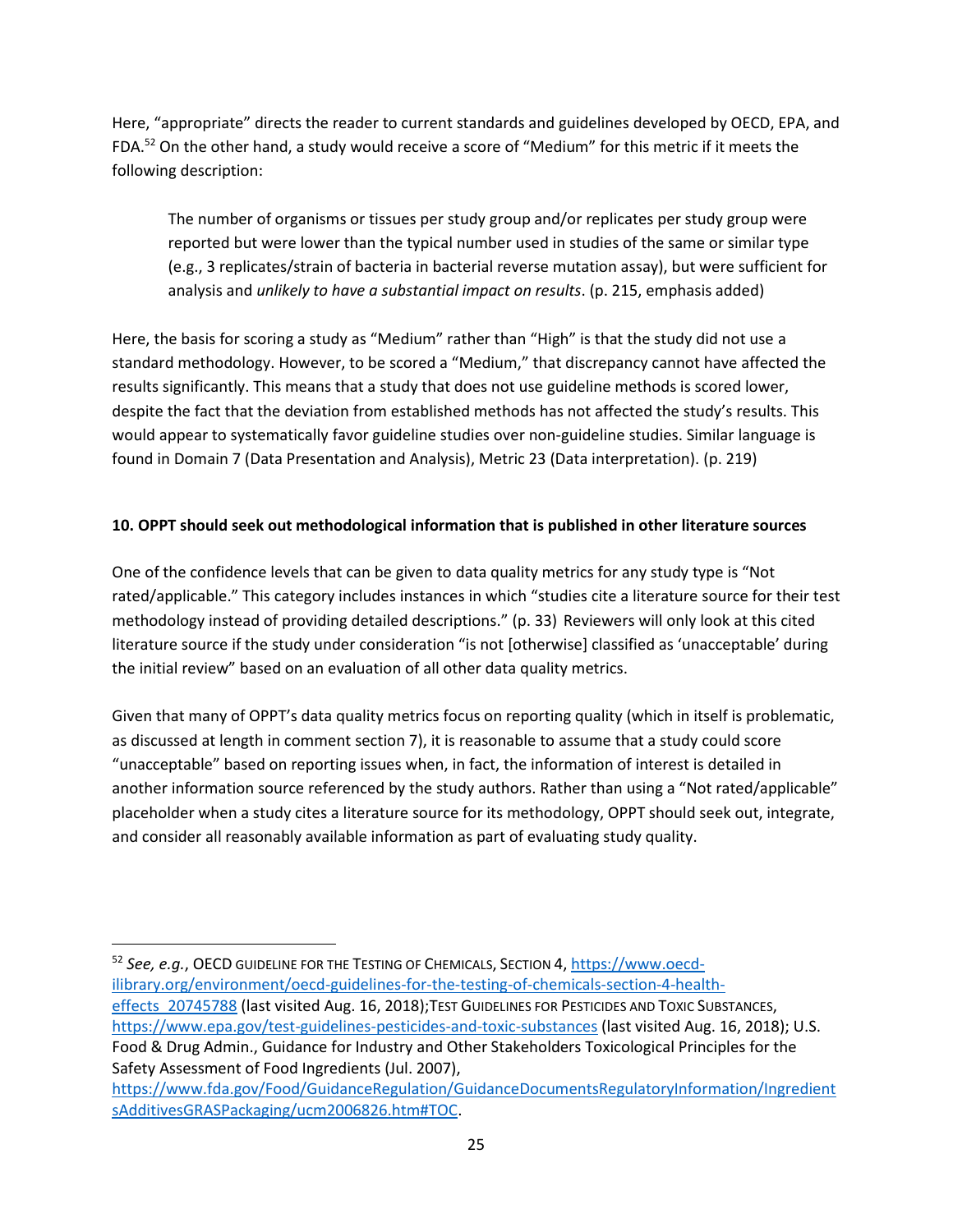### <span id="page-25-0"></span>**11. EPA must use at least two screeners for data screening: title/abstract screening, full text screening, and data evaluation.**

OPPT notes that "one screener conducted the screening and categorization of titles and abstracts." (p. 24). This is inconsistent with best practices in systematic review, which recommend at least two individuals for all screening steps in order to minimize potential reviewer bias and ensure that all relevant data and studies are captured. As the IOM writes in its standards for systematic review in healthcare, "Without two screeners, SRs may miss relevant data that might affect conclusions about the effectiveness of an intervention. Edwards and colleagues (2002), for example, found that using two reviewers may reduce the likelihood that relevant studies are discarded."<sup>53</sup>

OPPT acknowledges the discrepancy between its approach and best practices in a footnote, stating that a lack of time and resources limited the office to one screener during the title/abstract screening step for the first ten chemicals. However, lack of time and/or resources is not a valid justification for failing to meet systematic review standards that empirically reduce risk of bias. Additionally, OPPT notes that the plan for future reviews is that, "Each article is *generally* screened by two independent reviewers using specialized web-based software." (p. 23, emphasis added) Similarly, for the data evaluation step OPPT states that, "Ideally, each data/information source will be screened by two reviewers, but one reviewer may be used." (p. 26).

The use of two or more independent reviewers for each step of the screening process is not a standard that should be applied generally or only when OPPT can meet ideal targets, it is one that OPPT should adhere to without exception.

### <span id="page-25-1"></span>**12. OPPT must consider financial conflict of interest in the evaluation of both individual studies and the body of evidence.**

Absent from the TSCA systematic review document is any consideration of the effect of financial conflict of interest on study results.

Empirical evidence reveals that financial conflict of interest held by study authors or sponsors can influence study results.<sup>54</sup> Leading systematic review organizations recognize and incorporate an

Systematic Reviews (Feb. 16, 2017),

<sup>53</sup> Inst. of Med. of the Nat'l Acads., *Finding What Works in Health Care: Standards for Systematic Reviews* at chp. 3, p. 112 (Mar. 2011), [https://www.ncbi.nlm.nih.gov/pubmedhealth/PMH0079446/.](https://www.ncbi.nlm.nih.gov/pubmedhealth/PMH0079446/) <sup>54</sup> *See, e.g.*, Lundh A., et al., *Industry sponsorship and research outcome*, Cochrane Database of

[https://www.cochranelibrary.com/cdsr/doi/10.1002/14651858.MR000033.pub3/full;](https://www.cochranelibrary.com/cdsr/doi/10.1002/14651858.MR000033.pub3/full) Donna H. Odierna, et al., *The Cycle of Bias in Health Research: A Framework and Toolbox for Critical Appraisal Training*, 20:2 ACCOUNTABILITY IN RESEARCH 127 (2013)[, https://www.ncbi.nlm.nih.gov/pmc/articles/PMC3726025/;](https://www.ncbi.nlm.nih.gov/pmc/articles/PMC3726025/) Friedman L. & Friedman M., *Financial Conflicts of Interest and Study Results in Environmental and Occupational Health Research*, 58:3 J. OF OCCUPATIONAL ENVTL. MED. 238 (Mar. 2016), [https://www.ncbi.nlm.nih.gov/pubmed/26949873;](https://www.ncbi.nlm.nih.gov/pubmed/26949873) Paul L. Romain, *Conflicts of interest in research:*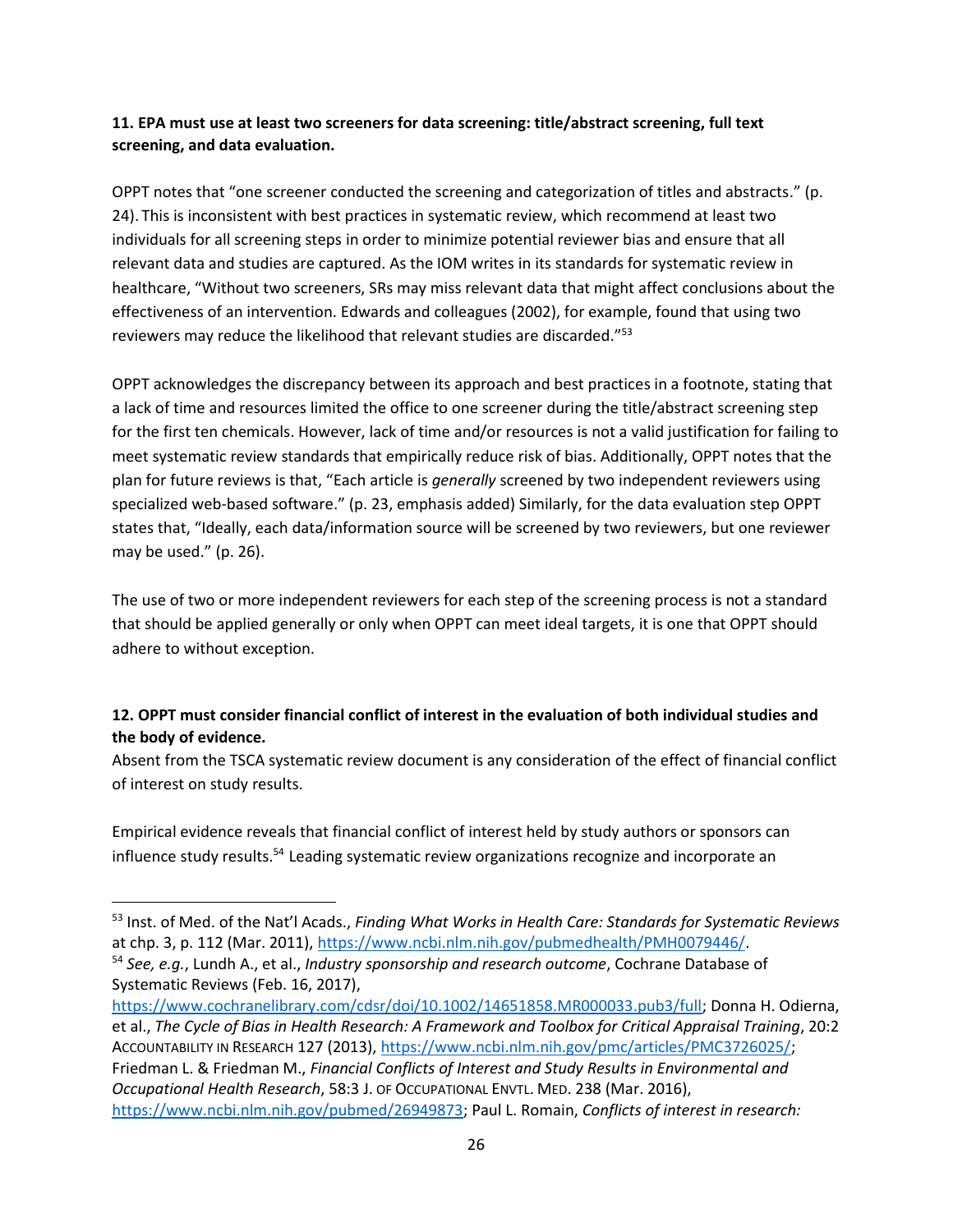evaluation of financial conflict of interest at some point in the systematic review process. The authors of a 2017 Cochrane systematic review of the impact of industry sponsorship on study outcomes wrote:

Our analysis suggests that industry sponsored drug and device studies are more often favorable to the sponsor's products than non-industry sponsored drug and device studies due to biases that cannot be explained by standard 'Risk of bias' assessment tools.

\*\*\*

 $\overline{a}$ 

Consequently, our data suggest that industry sponsorship should be treated as bias‐inducing and industry bias should be treated as a separate domain. There are many subtle mechanisms through which sponsorship may influence outcomes, and an assessment of sponsorship should therefore be used as a proxy for these mechanisms. Interestingly, the AMSTAR tool for methodological quality assessment of systematic reviews includes funding and conflicts of interest as a domain (Shea 2007). Adaptations of Cochrane tools for assessing risk of bias in studies assessing environmental risks have also included funding source and conflicts of interest as a domain (Johnson 2016). Methods for reporting, assessing and handling industry bias and other biases in future systematic reviews must be developed. Specifically, further methodological research should focus on how industry bias is handled in Cochrane reviews.<sup>55</sup>

Indeed, leading scientific journals increasingly require conflict-of-interest disclosures for manuscripts, recognizing the need to have such transparency.<sup>56</sup> These increasingly required publication disclosures facilitate EPA's ability to collect and assess the potential impact conflicts of interest have on study results.

EPA has chosen not to collect such information in its systematic review approach. While EDF opposes conflating reporting issues with study quality, it is worth noting the conspicuous omission from data quality metrics for epidemiological studies of STROBE checklist item #22, "Give the source of funding

*looking out for number one means keeping the primary interest front and center*, 8:2 CURRENT REVIEWS IN MUSCULOSKELETAL MED. 122 (Apr. 2015)[, https://www.ncbi.nlm.nih.gov/pmc/articles/PMC4596167/;](https://www.ncbi.nlm.nih.gov/pmc/articles/PMC4596167/) Roy H. Perlis, et al., *Industry Sponsorship and Financial Conflict of Interest in the Reporting of Clinical Trials in Psychiatry*, 162 AM. J. OF PSYCHIATRY 1957 (2005),

[https://ajp.psychiatryonline.org/doi/pdf/10.1176/appi.ajp.162.10.1957.](https://ajp.psychiatryonline.org/doi/pdf/10.1176/appi.ajp.162.10.1957)

<sup>55</sup> Lundh A., et al., *Industry sponsorship and research outcome*, Cochrane Database of Systematic Reviews (Feb. 16, 2017),

[https://www.cochranelibrary.com/cdsr/doi/10.1002/14651858.MR000033.pub3/full.](https://www.cochranelibrary.com/cdsr/doi/10.1002/14651858.MR000033.pub3/full) <sup>56</sup> COMPETING INTERESTS,<https://www.nature.com/authors/policies/competing.html> (last visited Aug. 16, 2018); SCIENCE JOURNALS: EDITORIAL POLICIES, [http://www.sciencemag.org/authors/science-journals](http://www.sciencemag.org/authors/science-journals-editorial-policies#conflict-of-interest)[editorial-policies#conflict-of-interest](http://www.sciencemag.org/authors/science-journals-editorial-policies#conflict-of-interest) (last visited Aug. 16, 2018); CONFLICT OF INTEREST, <http://www.pnas.org/page/authors/conflict-of-interest> (last visited Aug. 16, 2018); JOURNAL POLICIES, <https://ehp.niehs.nih.gov/journal-policies/> (last visited Aug. 16, 2018).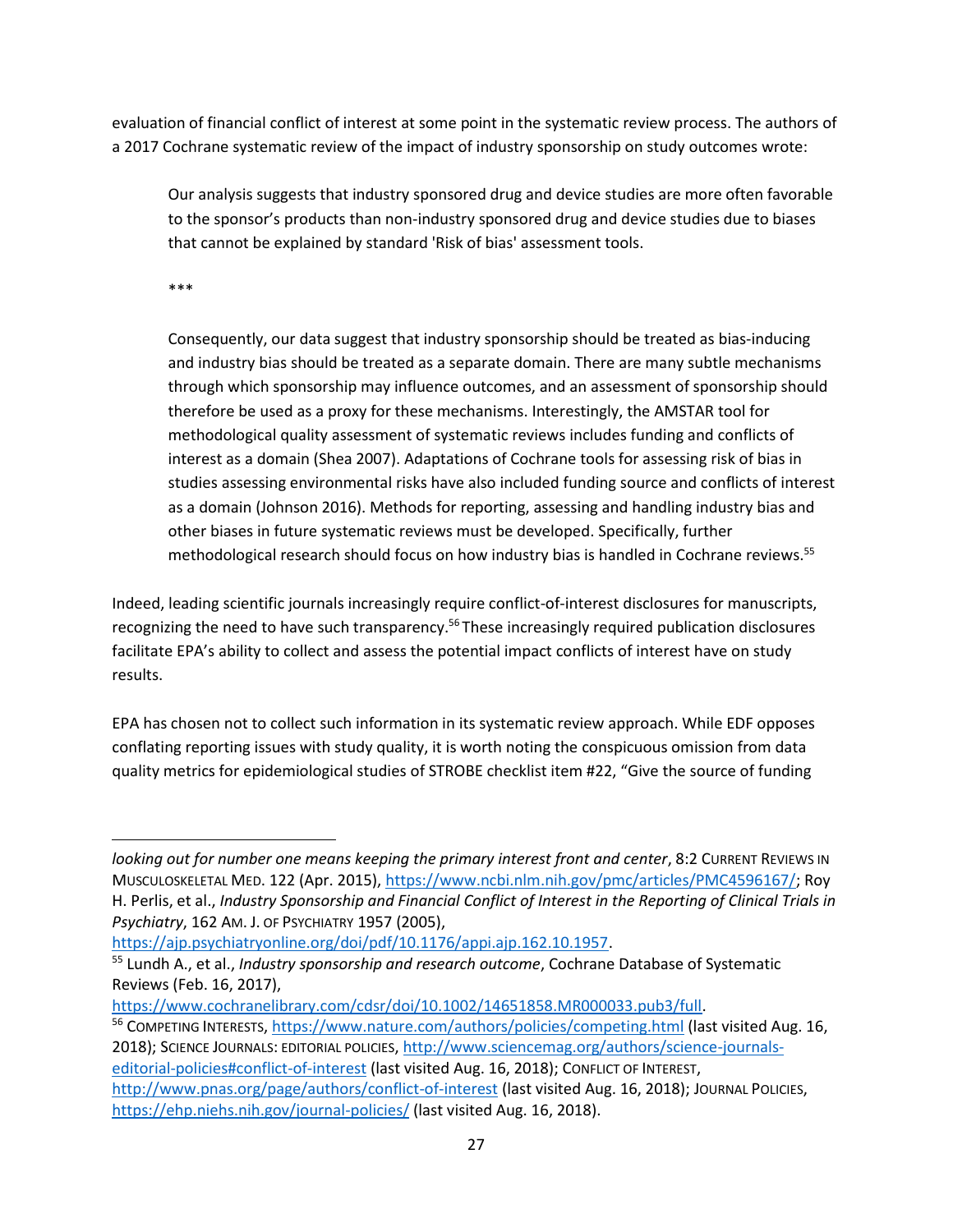and the role of the funders for the present study and, if applicable, for the original study on which the present article is based."<sup>57</sup>

At a minimum, we recommend EPA apply OHAT's approach to considering potential impacts of conflicts of interest on individual studies and the body of evidence:

Financial conflicts of interest (COI) related to funding source may raise the risk of bias in design, analysis, and reporting (Viswanathan et al. 2012), but there is debate on whether COI should be considered a risk of bias element (Lundh et al. 2012, Viswanathan et al. 2012, Bero 2013, Krauth et al. 2013). Currently, Cochrane recommends collecting and evaluating COI information but it is not considered a specific item in the Cochrane risk of bias tool or ACROBAT-NRSI (Higgins and Green 2011, Sterne et al. 2014) while the Navigation Guide includes COI as a risk of bias element (Johnson et al. 2014b, Koustas et al. 2014). OHAT's practice is not to exclude studies based on funding source and not to consider financial COI as a specific risk of bias element. However, OHAT collects information about funding source during data extraction and considers it at multiple points in the evaluation. Funding source is recommended as a factor to consider when evaluating risk of bias of individual studies for selective reporting, and then again for evaluating the body of evidence for publication bias (Viswanathan et al. 2012). Funding source should be considered as a potential factor to explain apparent inconsistency within a body of evidence. Also, since many journals now require a COI statement regarding funding, it should be recognized that newer studies may appear to be at greater risk than older studies because of changes in journal reporting standards (Viswanathan et al. 2012).<sup>58</sup>

# <span id="page-27-0"></span>**13. OPPT makes an troubling and potentially inaccurate statement about confidential business information (CBI).**

EPA makes a troubling, and potentially inaccurate, assertion about the CBI status of health and safety information in the TSCA systematic review document. In the Data Collection section of the document EPA states:

EPA/OPPT also plans to search its internal databases for data and information submitted under TSCA (e.g., unpublished industry data). EPA will consider these data in the risk evaluations where relevant and whether or not they are claimed as confidential business information (CBI). If data/information are CBI, EPA/OPPT plans to use it in a manner that protects the confidentiality of the information from public disclosure. (p. 21)

<sup>57</sup> Erik von Elm, et al., *The Strengthening the Reporting of Observational Studies in Epidemiology (STROBE) statement: guidelines for reporting observational studies*, 61:4 J. OF CLINICAL EPIDEMIOLOGY 344 (Apr. 2008)[, https://www.sciencedirect.com/science/article/pii/S0895435607004362?via%3Dihub.](https://www.sciencedirect.com/science/article/pii/S0895435607004362?via%3Dihub) <sup>58</sup> U.S. Dep't of Health & Human Servs., Nat'l Toxicology Program, *Handbook for Conducting a Literature-Based Health Assessment Using OHAT Approach for Systematic Review and Evidence Integration* at 40 (Jan. 2015), [https://ntp.niehs.nih.gov/ntp/ohat/pubs/handbookjan2015\\_508.pdf.](https://ntp.niehs.nih.gov/ntp/ohat/pubs/handbookjan2015_508.pdf)